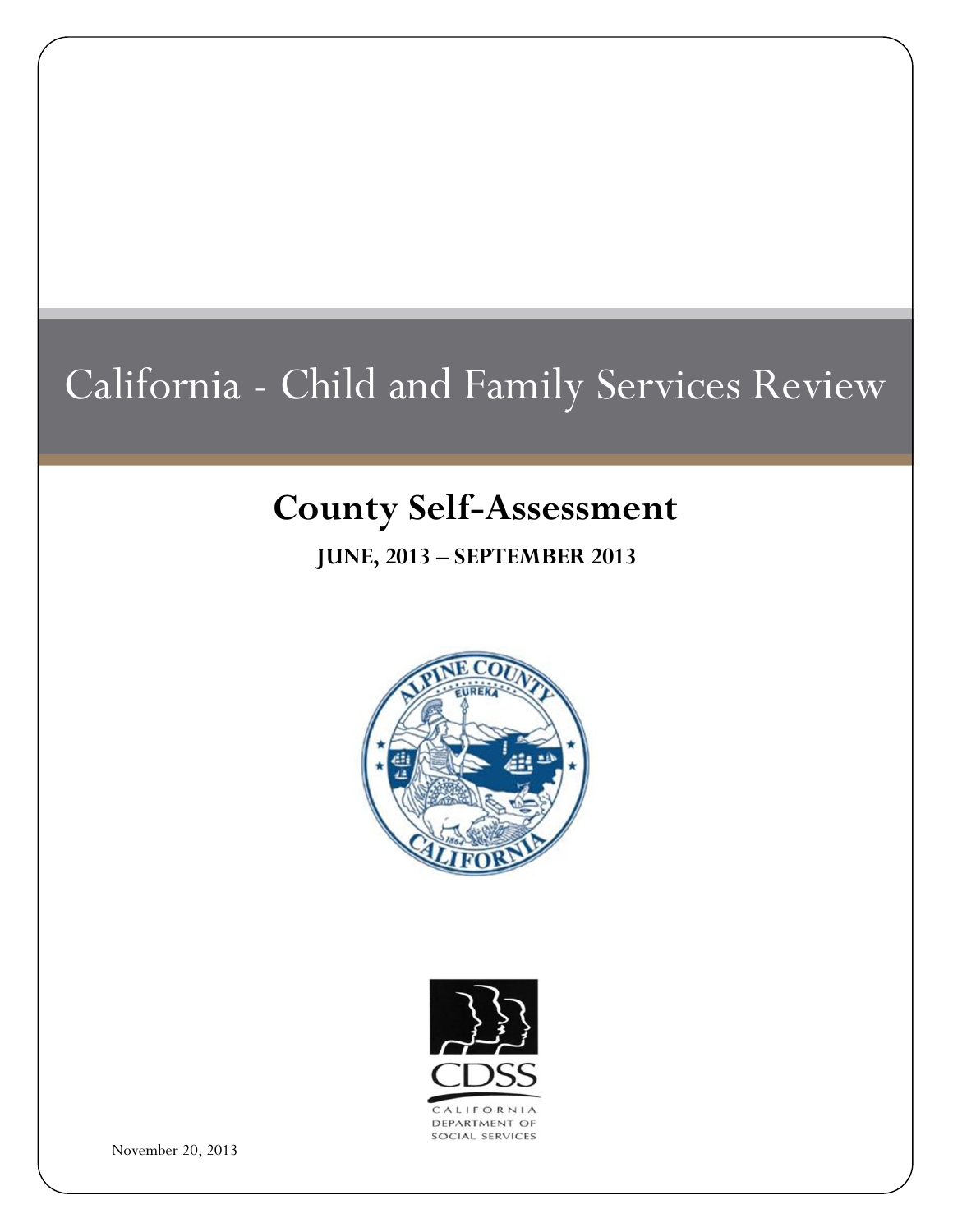# Table of Contents

| <b>INTRODUCTION</b>                                               | PAGE 2         |  |
|-------------------------------------------------------------------|----------------|--|
| C-CFSR PLANNING TEAM & CORE REPRESENTATIVES.                      | PAGE 3         |  |
| <b>DEMOGRAPHIC PROFILE</b>                                        | <b>PAGE 18</b> |  |
| <b>PUBLIC AGENCY CHARACTERISTICS</b>                              | PAGE 18        |  |
| STATE AND FEDERALLY MANDATED CHILD WELFARE/ PROBATION INITIATIVES | PAGE 23        |  |
| BOARD OF SUPERVISORS DESIGNATED COMMISSION, BOARD OR BODIES       | PAGE 24        |  |
| <b>SYSTEMIC FACTORS</b>                                           | <b>PAGE 25</b> |  |
| <b>PEER REVIEW SUMMARY</b>                                        | <b>PAGE 29</b> |  |
| STATE-ADMINISTERED CWS/CMS SYSTEM CASE REVIEW                     | PAGE 32        |  |
| <b>OUTCOME DATA MEASURES</b>                                      | PAGE 32        |  |
| <b>SUMMARY OF FINDINGS</b>                                        | PAGE 35        |  |

#### **ATTACHMENTS**

C-CFSR SIGNATURE SHEET ATTACHMENT ATTACHMENT A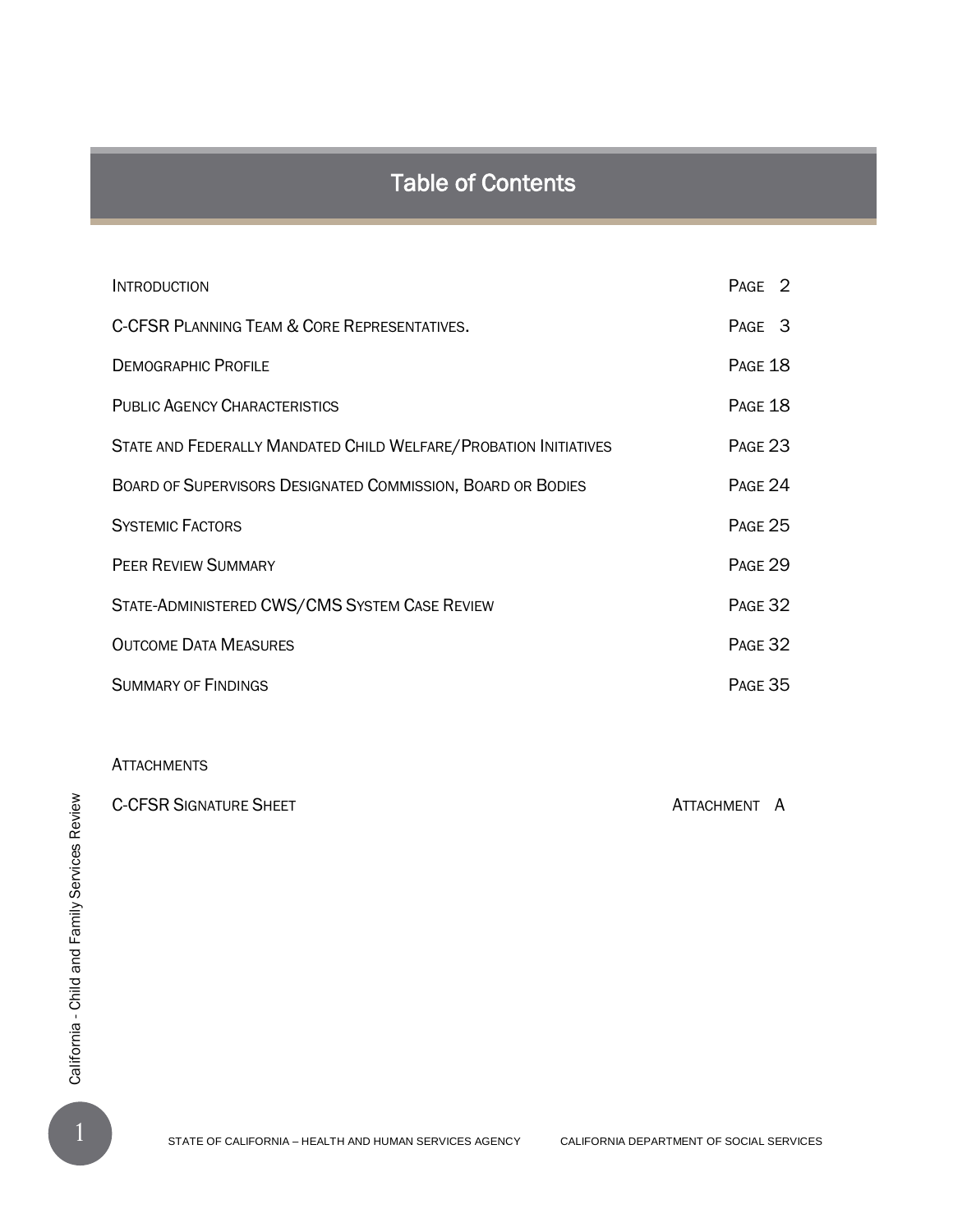## Introduction

Alpine County Department of Health and Human Services (ACHHS) is the designated agency to facilitate the development of Alpine County's Child and Family Services Review (C-CFSR), both its County Self-Assessment (CSA) and the System Improvement Plan (SIP). ACHHS implemented the CSA process in close collaboration with the Child Abuse Prevention Council), the Children's Trust Fund Commission, representatives of the Washoe Tribe, parent/consumers and virtually all responders and service providers, including both private and public agencies and department representatives who have a role in the prevention, early intervention, and prosecution of child abuse and neglect in Alpine County. The purpose of the C-CFSR, overseen by California Department of Social Services (CDSS), is to conduct a system-wide assessment to inform priority needs and outcome improvement efforts over the next five-year cycle to support continuous quality improvement in local child welfare efforts.

Alpine County's CSA report describes the results of its county-wide assessment process which solicited input from core representatives across the service and response spectrum and comprehensive data from public and private service agencies.

As one reads Alpine County's CSA report, it is important to keep in mind the county's extremely small population size of approximately 1,000 residents, and its commensurately small and statistically insignificant number of child welfare cases. The small service population makes it difficult to support a robust set of providers and services. It ensures each service category will comprise a very small number of clients relative to larger counties. Alpine's small population size also means that statistically significant demographic and service outcome changes are slow to emerge, and virtually impossible to demonstrate except over a period of many years.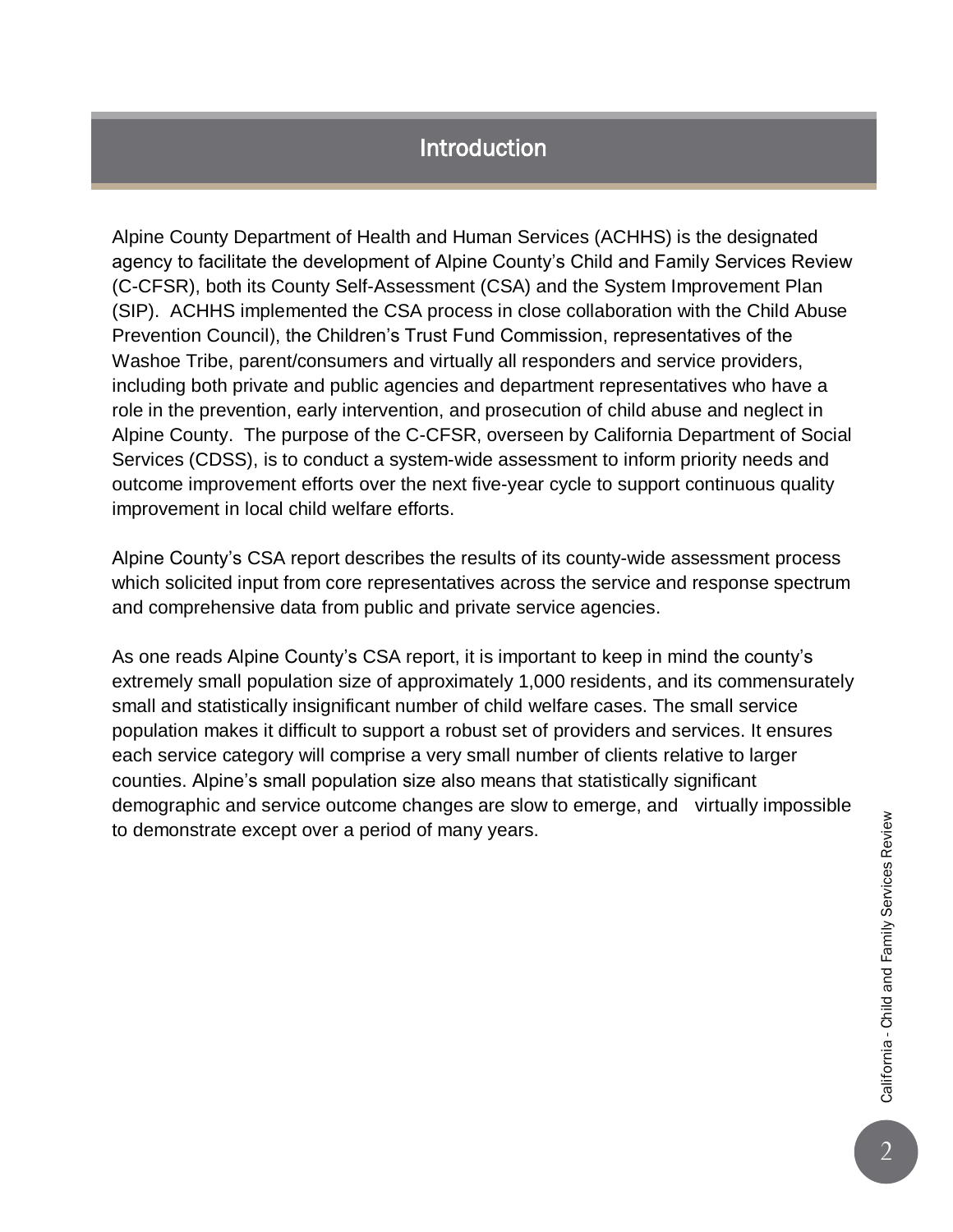### C-CFSR Planning Team & Core Representatives

Alpine County's Family Support/Child Abuse Prevention Council (CAPC) functions as Alpine County's Self-Assessment team to oversee, with DHSS, the C-CFSR assessment and planning processes and to help ensure continuous quality improvement throughout the 5-year plan period. The CAPC is comprised of many of the required core members and agencies, and was augmented for assessment and planning purposes with additional representatives of the community and service population. In its role as the C-CFSR Planning Team, the CAPC helped examine and provide input regarding Alpine's at-risk populations and service needs by assisting with the planning for the CSA Stakeholder's meeting, encouraging community participation at the meeting, providing extensive input by its members during the Stakeholder's meeting, initiating and providing additional input during its own CSA focus group and Strategic Planning Sessions. In addition, CAPC reviews and provides feedback on both the CSA Findings and SIP reports. Working with Alpine County DHHS, CAPC will take major responsibility for SIP implementation. This will include recommending programs/services for funding based on the CSA findings and SIP, and assisting with the monitoring of service outcomes.

The full roster of Alpine County's community representatives and service providers involved in the CSA feedback sessions and processes is comprised of the following:

#### *Washoe Tribe*

Geoff Ellis, Hung-A-Lel-Ti Community County, Chairman, Washoe Tribe Rhonda Medicine Crow, Truancy Officer, Washoe Tribe Dinah Pete, Hung-A-Lel-Ti Community member, Washoe Tribe Donna Miller, Case Manager, Washoe Tribal TANF Richard Varner, Captain, Washoe Tribe Police Department Suzanne Garcia, Assistant Counsel, Washoe Tribe

#### *Alpine County Department of Health and Human Services (DHHS)*

Suzanne Garcia, Assistant Counsel, Washoe Tribe<br>  $\frac{20}{25}$ <br> *Alpine County Department of Health and Human Services (DHHS)*<br>
Janel Morales, Fiscal & Technical Specialist<br>
Becky Thornburg, Public Health Nurse<br>
Lynette Benn Janel Morales, Fiscal & Technical Specialist Becky Thornburg, Public Health Nurse Lynette Bennett, Nurse David Hathaway, Social Work III Mathieu David, Social Worker III Elyse Niemann, Workforce Development Specialist Nichole Williamson, Director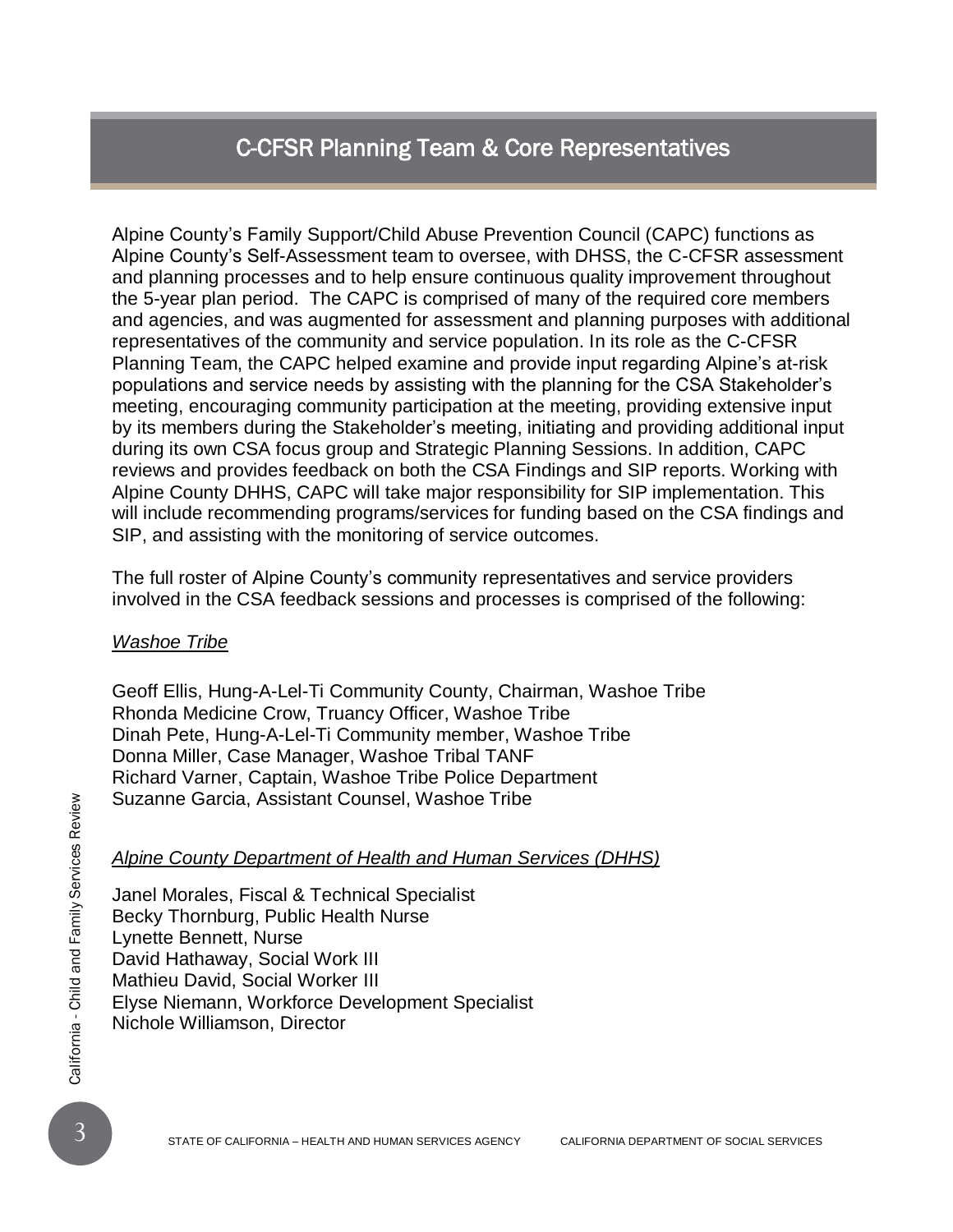#### *Alpine County Behavioral Health Services*

Amy Broadhurst, Mental Health Services Act Coordinator Kim Kilgore, Clinician Nick Agnason, AOD Counselor

#### *Alpine Office of Education*

Cheri Warrell, Program Coordinator; Director, Alpine Early Learning Center; Chair Alpine CAPC

#### *Probation Department and District Attorney's Office*

Sara Center, Victim-Witness Coordinator

#### *Alpine County Board of Supervisors*

Ron Hames, Supervisor Mary Rawson, Supervisor

#### *Community-based Partners*

John Fisher, Executive Director, First Five Rachael Brothers, Program Coordinator, Choice for Children Betty Hathaway, Mentor Coordinator, Tahoe Youth and Family Services Alissa Norse, Executive Director, Tahoe Youth and Family Services Heather Knox, Advocate, Alpine Live Violence Free Bear Valley Parents Group

#### *Consumer/Parent Representatives*

Anna Brit Spears, Consumer/Parent, Alpine County CAPC and Mental Health Board Adelina Osorio, Alpine County Mental Health Board Members of Washoe Tribal Council and Community

#### *CDSS staff and Peer Reviewers*

David Brownstein, Outcomes and Accountability, CDSS Patricia Harper, Program Consultant, OCAP Sandra Villapardo, Social Worker II, Mono County Patty Moley, Program Manager, El Dorado County Health & Human Services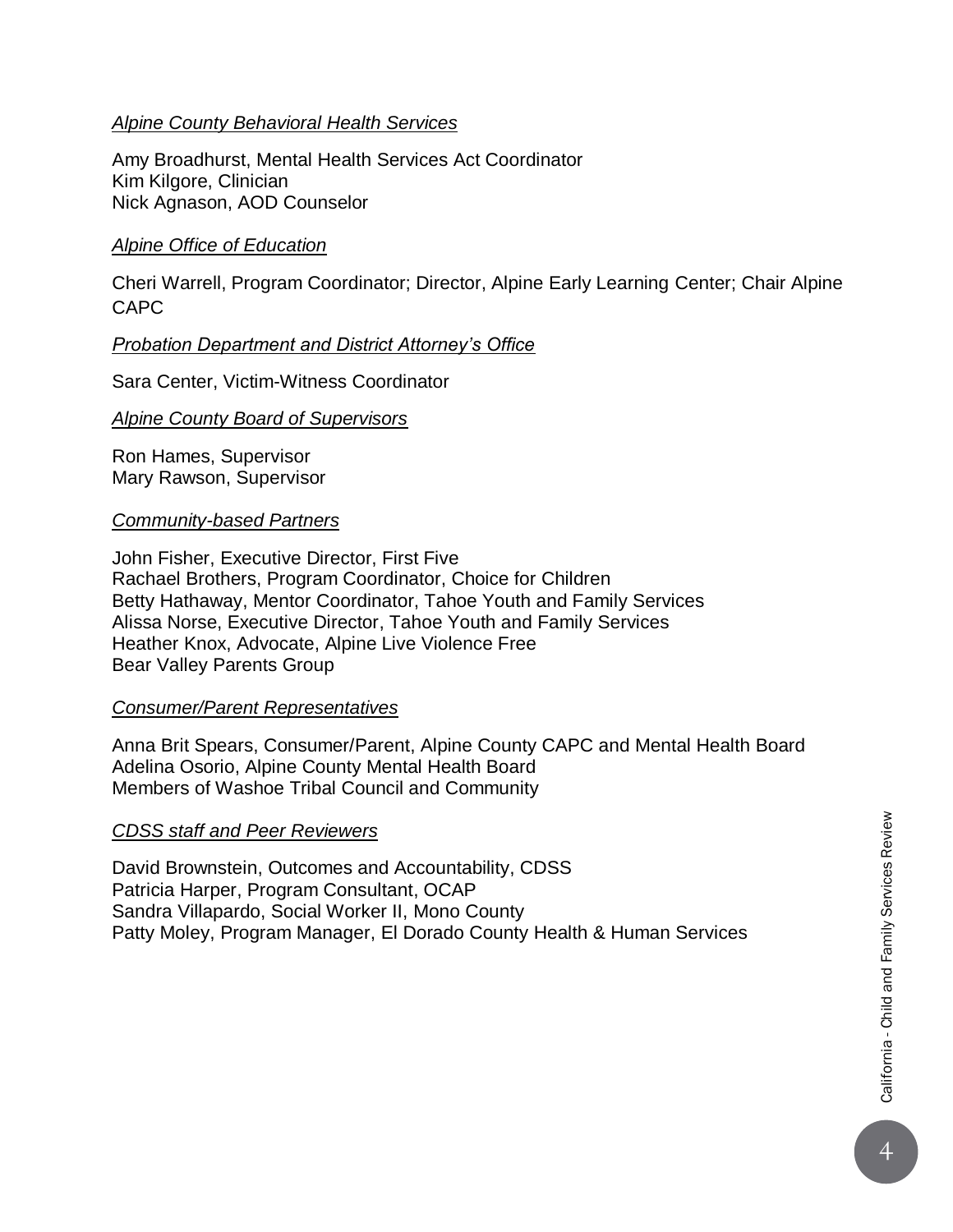### THE CSA PLANNING PROCESS & PARTICIPATION OF CORE REPRESENTATIVES

For its CSA process, Alpine County gathered input from across the spectrum of core representatives (listed above) and various service agencies generating new and extant data from both public and private partner agencies to develop a comprehensive picture of Alpine County's child welfare system. Input from county-wide core representatives and existing data were collected via six (6) methods, including:

- 1) Three (3) focus groups convened between July 17 and August 5, 2013, one each with the Washoe Tribal Community, Bear Valley Community, and the Child Abuse Prevention Council which serves as the C-CFSR Planning Team;
- 2) A full-day, facilitated CSA Stakeholder's Meeting on June 5, 2013 to garner county- and discipline-wide input regarding assets, challenges, and potential improvement strategies for Alpine's child welfare and probation services from core representatives;
- 3) Collection of current demographic data;
- 4) Collection of 2010 census data, and state and local child welfare and juvenile delinquency-related data;
- 5) Comparison analysis of the demographics, needs and strategies identified during the 2013 CSA process with outcomes identified in the 2010 CSA and SIP reports;
- 6) In collaboration with CDSS, peer review of child welfare and probation practices and potential improvements in same.

AGGREGATED FINDINGS – ASSETS, NEEDS, GENERAL COUNTY DEMOGRAPHICS, CHILD MALTREATMENT INDICATORS, AND CHILD WELFARE AND PROBATION POPULATION DATA

The following aggregated findings derive directly from the six (6) data collection methods described in the above section, including four CSA input sessions. These sessions were designed and facilitated to generate county-wide, multi-disciplinary input regarding Alpine County's assets and unmet needs, and potential solutions to address challenges mitigating the welfare of its children.

Original data and input to inform the CSA were collected from a total of 71 participants<br>
comprised of 42 community members and 31 core representatives of Alpine County. T<br>
first CSA Stakeholder s' Feedback Session was he Original data and input to inform the CSA were collected from a total of 71 participants, comprised of 42 community members and 31 core representatives of Alpine County. The first CSA Stakeholder s' Feedback Session was held on June 5, 2013. It took the form of a full-day county-wide, cross-disciplinary meeting in Markleeville, facilitated by an independent consultant and attended by 31 participants from across the county - responders and service providers from both private and public agencies, elected officials and community leaders, program administrators, and parents/consumers from both the general community and key members of the Washoe Tribal Council and Community. In addition, three (3) Focus groups were held -- one each with the Washoe Tribal Council and Hung-A-Lel-Ti Community (August 5, 2013; attended by 27); Bear Valley Community and Parents Group (July 15, 2013; attended by 15); and the Child Abuse Prevention Council August 7, 2013; attended by eight members) which utilized the preliminary CSA findings as a basis for its input and strategic planning. In addition, CAPC members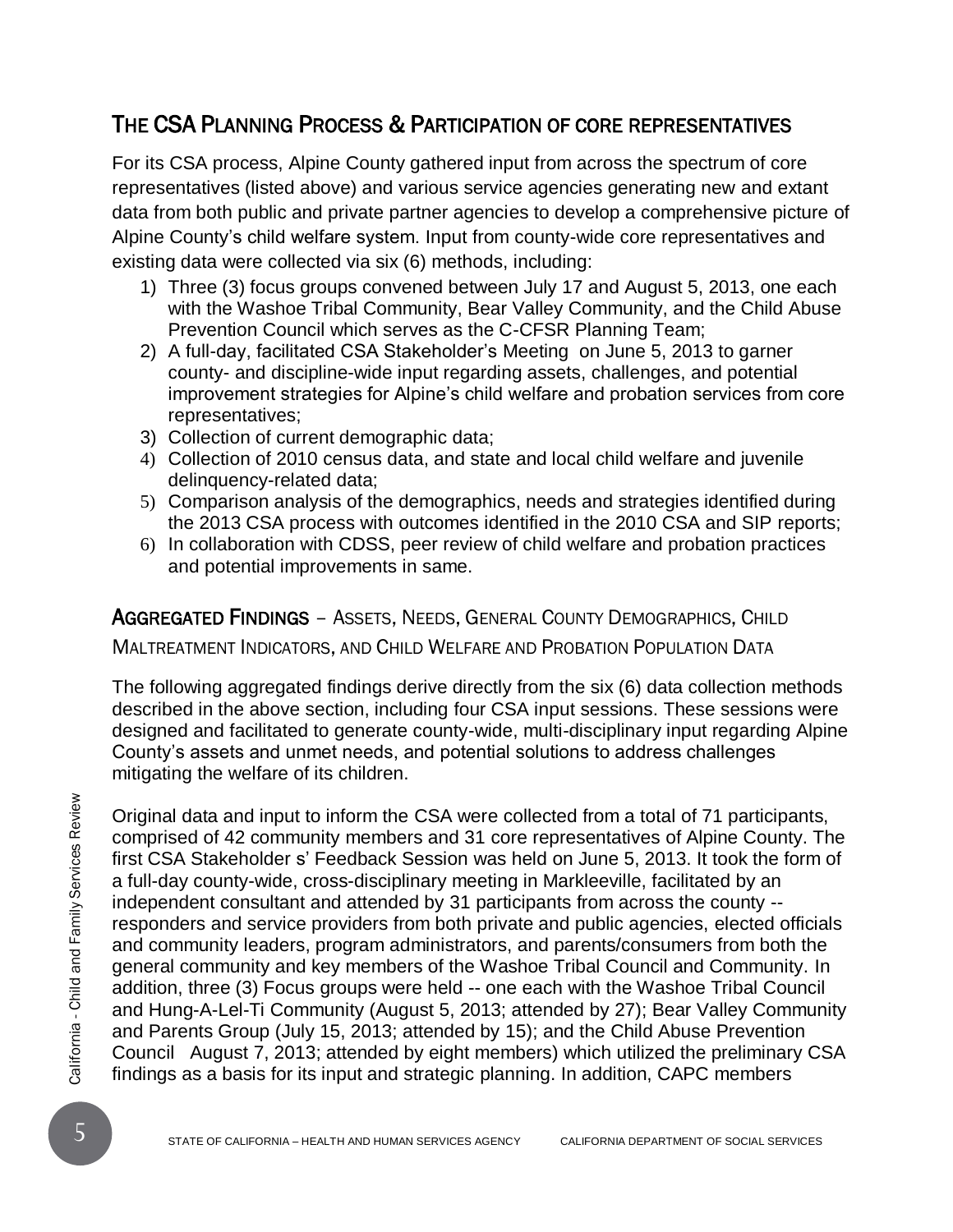participated actively in the Stakeholder's meeting in June, greatly informing the conversation and their own understanding of the key issues. CAPC's feedback is incorporated along with the other Stakeholder's in the following aggregated findings regarding Alpine's CWS-related assets and challenges.

#### ASSETS AND SERVICES

- Alpine County's small population size of approximately 1,000 residents (2010 Census; CA Department of Finance, 2012) offers the potential of being able to get "arms around the problems", to identify and reach virtually every child and family in need. From the perspective of CWS professionals and their partners, its small population size provides Alpine County an opportunity for meaningful collaboration and timely identification and resolution of both system- and client-related issues and challenges. (e.g., CWS and law enforcement are on a first name basis and routinely join together via simple phone call for response and investigation purposes.) [Its small size also poses considerable resource and access-related challenges to optimal service provision.]
- The few numbers of staff comprising each department tend to wear multiple hats, making it feasible (albeit, sometimes necessary) for them to understand issues comprehensively, and intercede cross-disciplinarily.
- The Washoe Tribal Community possesses a strong, cultural heritage of caring for one another.
- The Washoe Tribe's Woodfords Indian Education Center offers integrated services under a one roof, through a single point of access – after-school tutoring, library, gardening, summer food programs.
- Washoe Community is recipient of a Family Justice Center grant. A strong Tribal Council leadership is in place.
- AA meetings are available for the Washoe Community at the Healing Center in Dresslerville.
- Neighbors (and CWS clients) throughout the county have some potential to rely on one another for transportation and support (e.g., car pool system).
- CWS and partner staff do attempt to provide services and outreach at the point of need when feasible (i.e., go to the client, rather than vice-versa).
- "Dial-a-Ride" transportation provided by Alpine County for Washoe Tribe members from Gardnerville, Nevada to Alpine County health and social services is available on a limited basis three days a week (Mon, Tues, and Wed) from 9am-5pm.
- Collaboration and relationships among ACHHS and county-wide public and private service providers have never been better.
- Relationships and collaboration with the Washoe Tribe have improved greatly since 2010. The potential for continued progress is excellent. ACHHS has hired an outside legal expert to facilitate resolution to Tribal and federal obstacles that often block services for abused and neglect children and their families due to jurisdictional constraints. The resolution is intended to result in a Jurisdictional MOU between the Tribe and ACHHS to guide and support enhanced prevention, intervention, and healing services for Tribal members.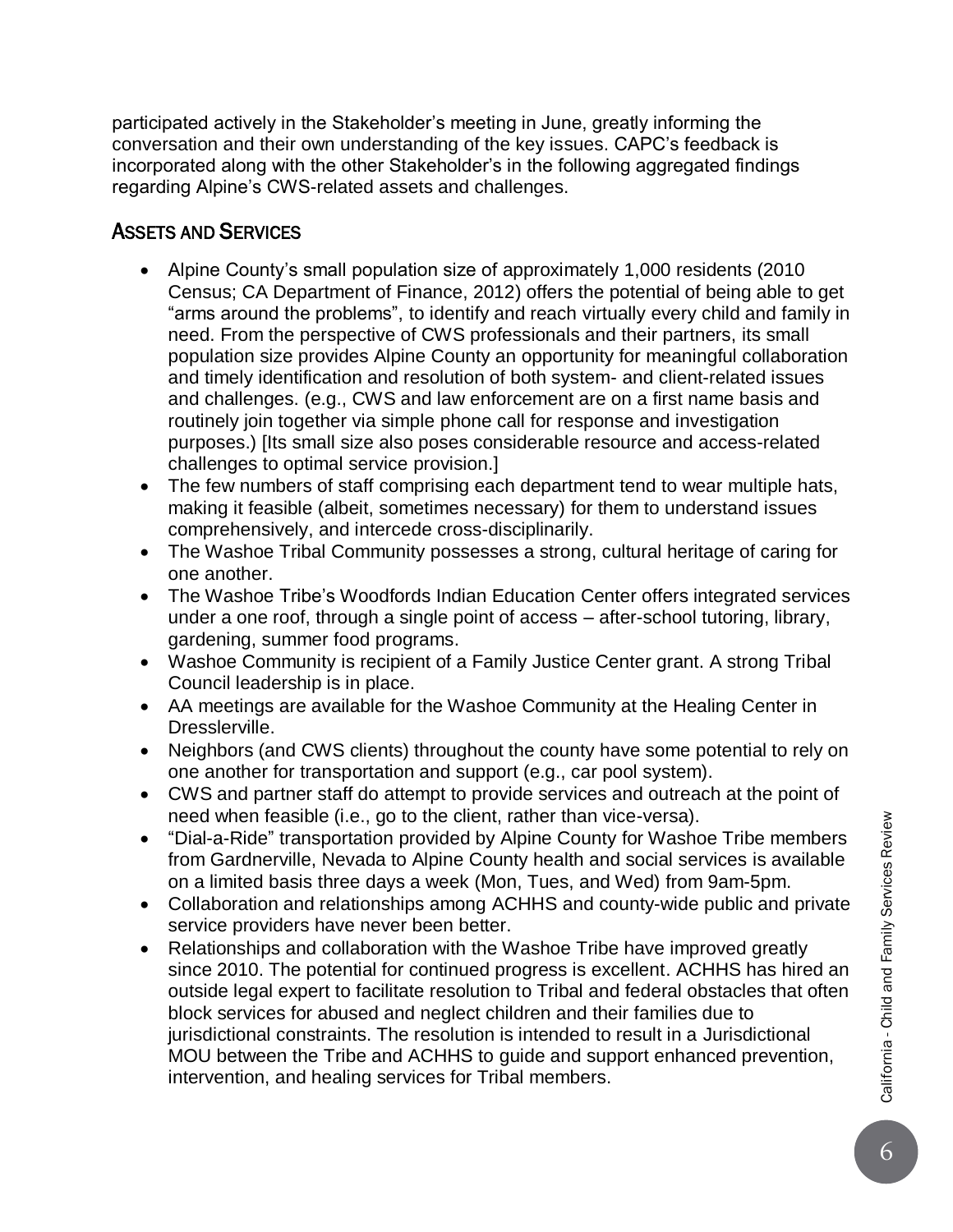- New county leadership at numerous levels– elected officials, ACHHS/CWS executives, Washoe Tribe , CAPC, and several community-based organizations – provides fresh opportunity and expertise to further the well-being of Alpine's children and families.
- ACHHS's recently-developed CWS Multi-disciplinary Team now reviews every child abuse and neglect report, monitors each case over-time, provides consultation and resources to the case social worker, offers a venue for countywide case collaboration, and a key vehicle for continuous quality improvement.
- The responding social worker is an experienced, skilled social worker who has been with the department for three (3) years, and has over ten years' experience in King, Tulare, and El Dorado Counties.
- With support from ACHHS, Child Abuse Prevention Council and its mission to focus attention on prevention and early intervention of child abuse and neglect has been re-energized over the past two years. All members of the MDT, except the Adult Protective Services Social Worker, are members of the CAPC.

NEEDS AND CHALLENGES - CORE REPRESENTATIVE INPUT, COUNTY DEMOGRAPHICS, AT-RISK POPULATIONS, CHILD MALTREATMENT INDICATORS, AND CHILD WELFARE AND PROBATION POPULATION DATA

The following categories and descriptive bullets describe Alpine County's challenges and needs, including those related to county demographics and child maltreatment indicators. They derive from the four (4) CSA feedback sessions (focus groups and Stakeholder's meeting), as well as from 2010 Census data, Alpine County agency data and input.

#### **DEMOGRAPHICS**

State of California. Given that context, and a lack of adequate data, its demographics and almost imperceptible when viewed on a year-to-year basis. As indicated in the introduction of this report, Alpine County's small p When reviewing the CSA report – its process and findings, as related to demographic and other data, it's essential to consider that Alpine County is entirely rural and home to a scant 957 residents living across 738 square miles. It is the least populated county in the State of California. Given that context, and a lack of adequate data, its demographics are almost imperceptible when viewed on a year-to-year basis. As indicated in the introduction of this report, Alpine County's small population of less than 1,000 persons makes trend analysis, the meaningful tracking of changes in demographics, risk factors, and outcomes virtually impossible except over significant periods of time. ACHHS attempted to utilize the Annie E. Casey Foundation data collection program Kids Count for the CCFS, however many of the fields were listed as "N/A" due to lack of data.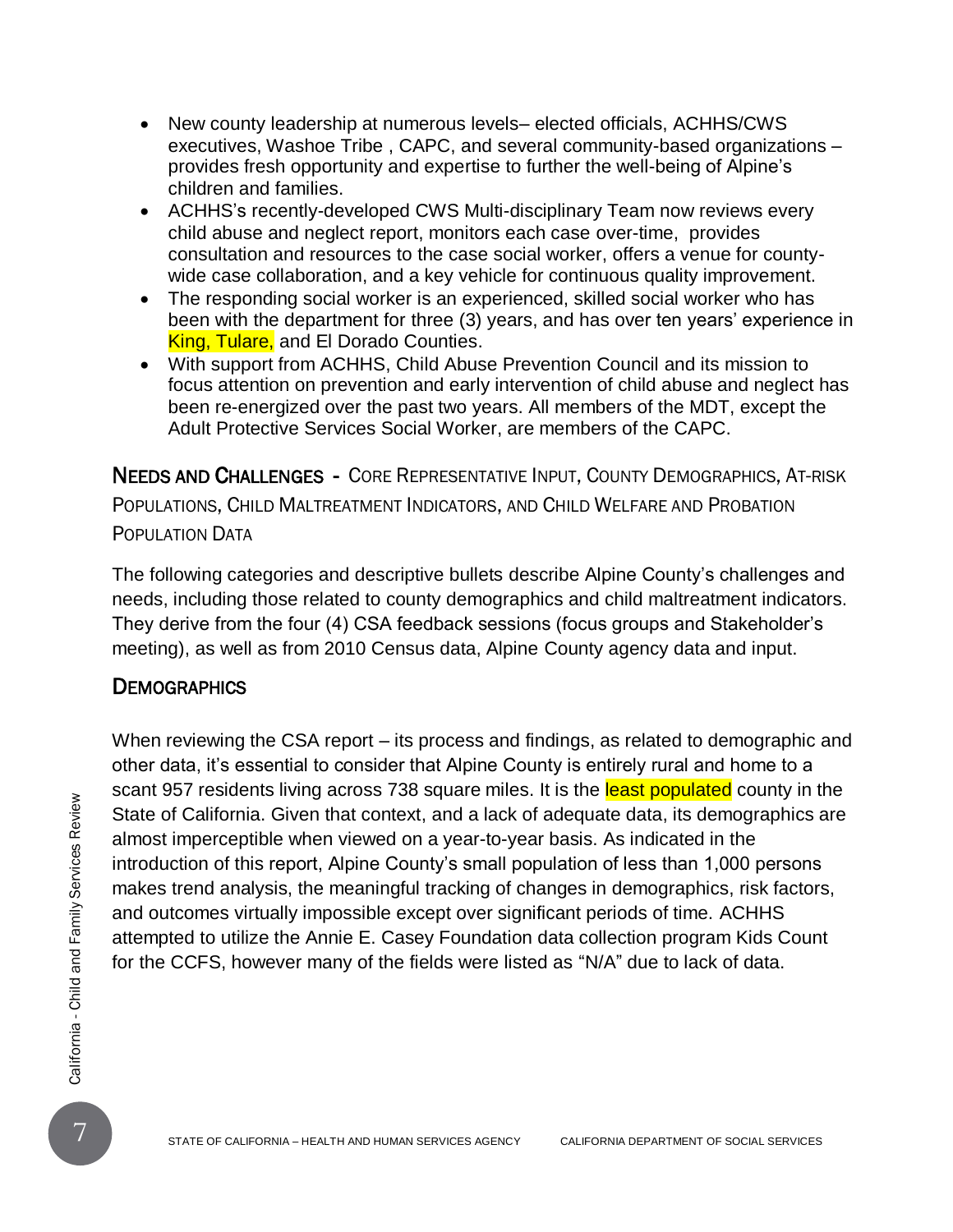#### *General Population and geographic factors*

Alpine County is located in the Central Sierra Nevada mountain range and straddles both the east and west slopes of the Sierra Nevada mountain range. The County encompasses 738 miles. According to Alpine County QuickFacts from the U.S. Census Bureau [\(http://qucikfacts.census.gov\)](http://qucikfacts.census.gov/) the population in 2010 was 1,175 in 2010. In 2012 it was estimated at 957 - 1,129, depending on the source. Regardless of the precise population number, Alpine County remains the county with the smallest population in California. With a population of less than two persons per square mile, it is still considered a "frontier" county. Ninety-six percent (96%) of the county's territory is designated "public land", managed by the U. S. government's Department of Agriculture, Forest Service, and Bureau of Indian Affairs. Alpine County has no incorporated cities; instead, it comprises five distinct communities: On the eastern slope are communities of Hung-A-Lel-Ti (Southern Band of the Washoe Tribe) with a population that varies seasonally from 175 to 204; Markleeville, which is the county seat, with a population of 200; Woodfords, population 170; and Kirkwood recreation and ski resort, with a population of 96. On the western slope is the Bear Valley community, with a population of 133. The three most populated areas of Alpine County – Markleeville, Kirkwood, and Bear Valley are geographically distant and isolated from one another; it is virtually impossible to share or access services among the three communities, especially during the winter months. Alpine County has no stoplight, no grocery store, no bank, no hospital, and no pharmacy. All highways have but two lanes, except for an occasional passing lane. All of the major highways in Alpine County were originally Native American foot paths.

According to the 2010 Census, the ethnic composition of Alpine County's total population is: Caucasians 68%; Native Americans 22.5%; Latino's 8.4%; and "other" 4.5%. Alpine County Office of Education reports that currently (September 2013) a total of 90 students are enrolled in the three schools in Alpine County. Forty two percent (42%) of the students are Native American and fifty eight percent (58%) are Caucasian. This indicates a higher child Native American population when compared to the general population. English is the predominate language in Alpine County with few members of the Washoe Tribe speaking Washoe, but it is not their primary language.

The average median income in Alpine County is \$32,159 which is comparable to the state average of \$29,188. In August 2013, the California Employment Development Department reported that the unemployment rate was 10.9% with a total labor force of 410 workers with 370 employed and 50 unemployed.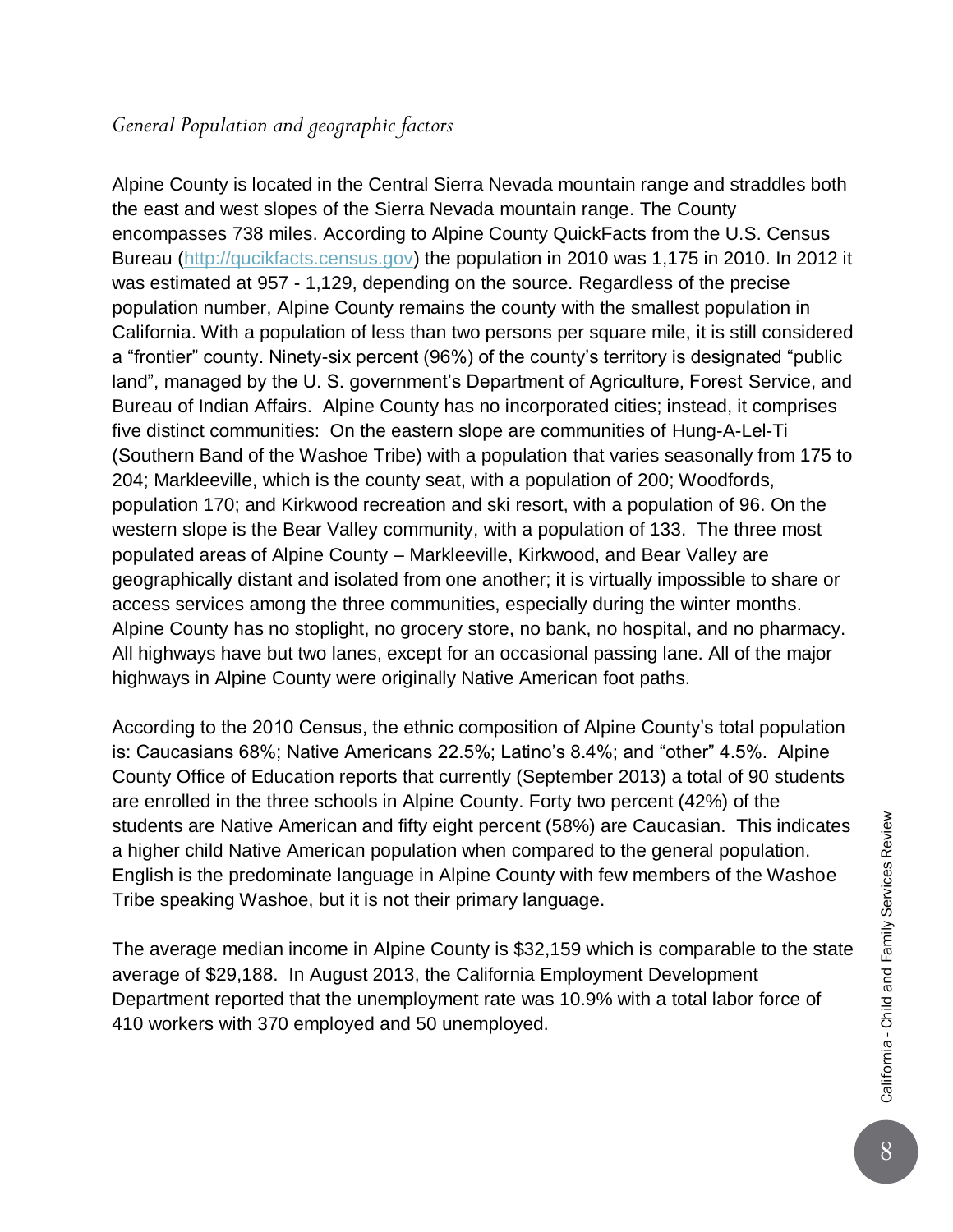#### *Washoe Tribal Community Profile, History, and CWS Jurisdictional Challenges*

The Southern Band of the Washoe Tribe is the only federally recognized Native American tribe in Alpine County. It is a tribe with a long history of significant trauma at the hands of Caucasian settlers whose tactics disbursed and destroyed families and the Tribe's community structure.

Hung-A-Lel-Ti Washoe Tribe community of Alpine County comprises 80 acres of 30 single housing units, a community center and recreational facility. It is under the jurisdiction of the Washoe Tribe of California and Nevada and the Bureau of Indian Affairs. However, Public Law 280 does impact the Hung-A-Lel-Ti community. Public Law 280 was mandated to six states, including California, in 1953. Because the mandate did not include federal funding for mandated services other states disputed the mandate. As a consequence, Public Law 280 is optional in other states including Nevada; but remains mandated in California.

The Washoe Tribal is comprised of four communities, only one of which is in California. The Hung-A-Lel-Ti community is located in Alpine County the other communities are located in neighboring Nevada. The Nevada communities include, Dresslerville, Carson, Stewart and Reno Colonies. The Washoe Tribal headquarters are located in Dresslerville, Nevada. The Washoe Tribe has occupied areas of Alpine County for hundreds of years; and the Washoe Tribal Community's impact on Alpine County is difficult to overstate.

Alpine County and the Washoe Tribe have a long history of challenging relationships, especially related to historical trauma and child welfare issues. In 1995, the Washoe Tribe petitioned the federal government for exclusive jurisdiction of Washoe children in Alpine County and it was granted in 1996. Since that time Alpine County and the Washoe Tribe have not been able to obtain and sustain an operational agreement for services. For the past year, Alpine County and the Washoe Tribe have been working with an Indian Child Welfare Act attorney to create a Memorandum of Understanding. The MOU is currently in draft and awaiting approval by the Woodfords Community Council and Alpine County Board of Supervisors.

Tribe have not been able to obtain and sustain an operational agreement for services.<br>
For the past year, Alpine County and the Washoe Tribe have been working with an Inc.<br>
Child Welfare Act attorney to create a Memorandu According to 2012 child abuse report data, of the 34 children reported as potentially abused, 15 or 44% were from the Washoe Community. Washoe children comprise 56% of the county's children. All Washoe-related referrals were turned over to the Washoe Tribe for follow-up. Cases involving Washoe children must, by law, be referred to Washoe Tribal Social Services. Alpine County CWS has no jurisdiction over those referred children, with no ability to follow up or pursue the outcome of the referral.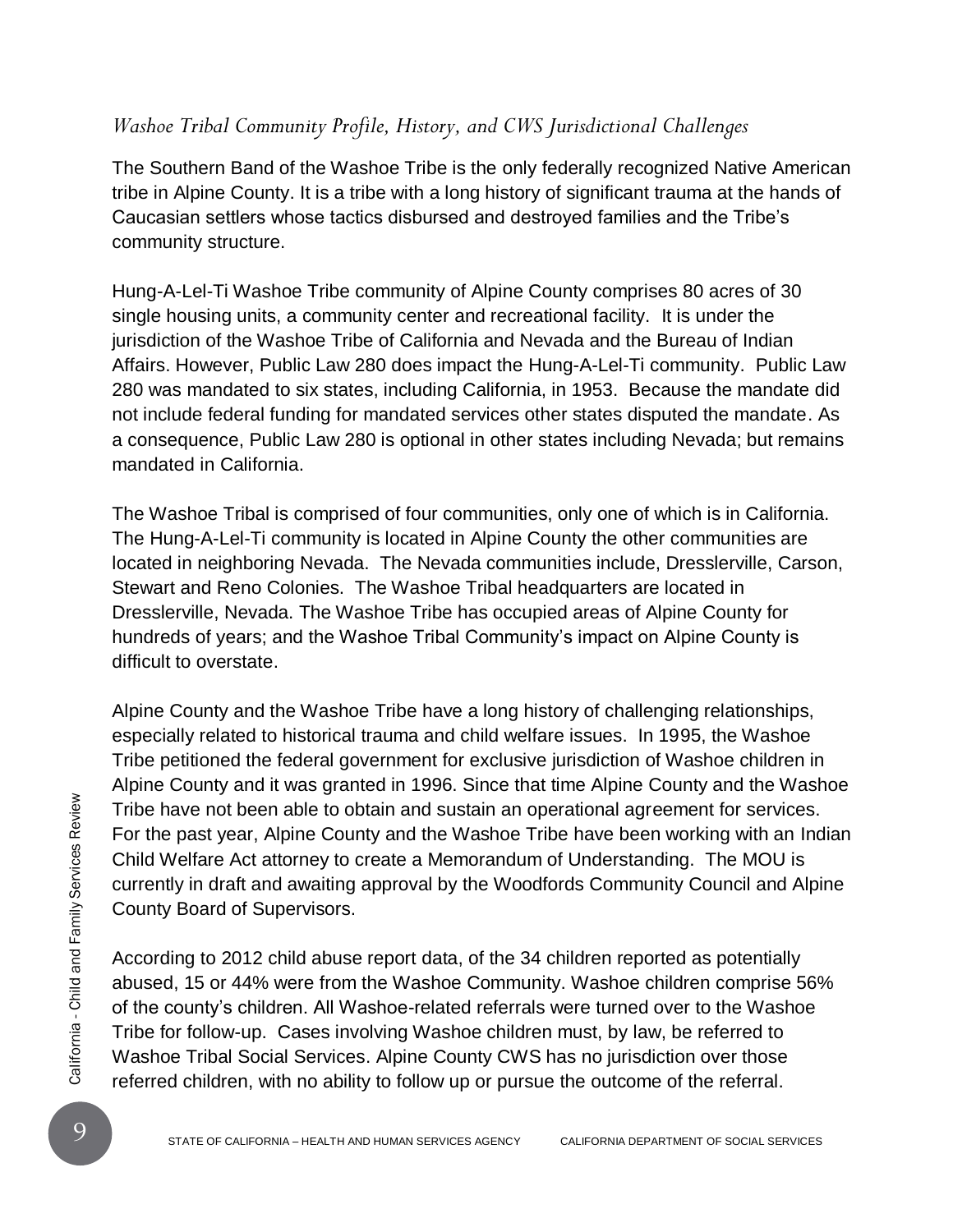The only notable demographic differences and risk factors among regions in Alpine County are those between the Tribal Lands and the rest of the county. However, as indicated above extant data indicate the proportion of child welfare-related cases is approximately the same for the general Alpine community and the Washoe Tribal Community. The latter represents 56% of the children in the county, and 44% of the total referrals for child welfare-related issues. The pressing challenge remaining is Alpine County's lack of jurisdiction over Washoe families and children. Forbidden to reach out to them to provide or require follow-up, Alpine County DHHS and other county and community-based services are available to Washoe's children and families only upon request by a family.

The Washoe Tribe has a fully developed Child Welfare Services program and Tribal Court. Additionally, the Washoe Tribe has a Tribal Temporary Assistance to Needy Families (TANF) Program.

#### *Family Structure*

Alpine County does not maintain statistics on the number of homes that are headed by single parents or grandparents for either the general community or the Washoe Tribe. Many households on tribal lands are multi-generational including grandparent, parents, aunts, cousins and children. Because Alpine County has no hospitals, official births do not take place in Alpine County. Teen pregnancy rates for those who reside in Alpine County but give birth elsewhere are not known, however through the Public Health Department data indicates there has been a three hundred percent increase (from none (0) to 3) in teen births since the last County Self-Assessment.

#### *Poverty, Unemployment, Under-employment*

- An accurate, official count of the number of children and families living in poverty is difficult to obtain. There are currently only four (4) non-Native families receiving CALWORKS. The Washoe Tribe operates their own Social Services program and members are eligible for Tribal Temporary Assistance for Needy Families. There are 25 families with 67 individuals in 16 households receiving Tribal TANF. There are 87 families and 156 individuals currently receiving CalFresh through ACHHS.
- Alpine County average **household** median income \$59,018 is relatively close to the California average of \$61,632. The average home value in Alpine County is \$395,600, with a state average of \$421,600. While many Alpine County residents income is equal to the state average, there is major disproportionality of income among many residents.
- Poverty and unemployment are especially hard-felt in the Washoe Tribal Community. Those living in poverty are often trapped in the high-stress spiral of not having economic resources.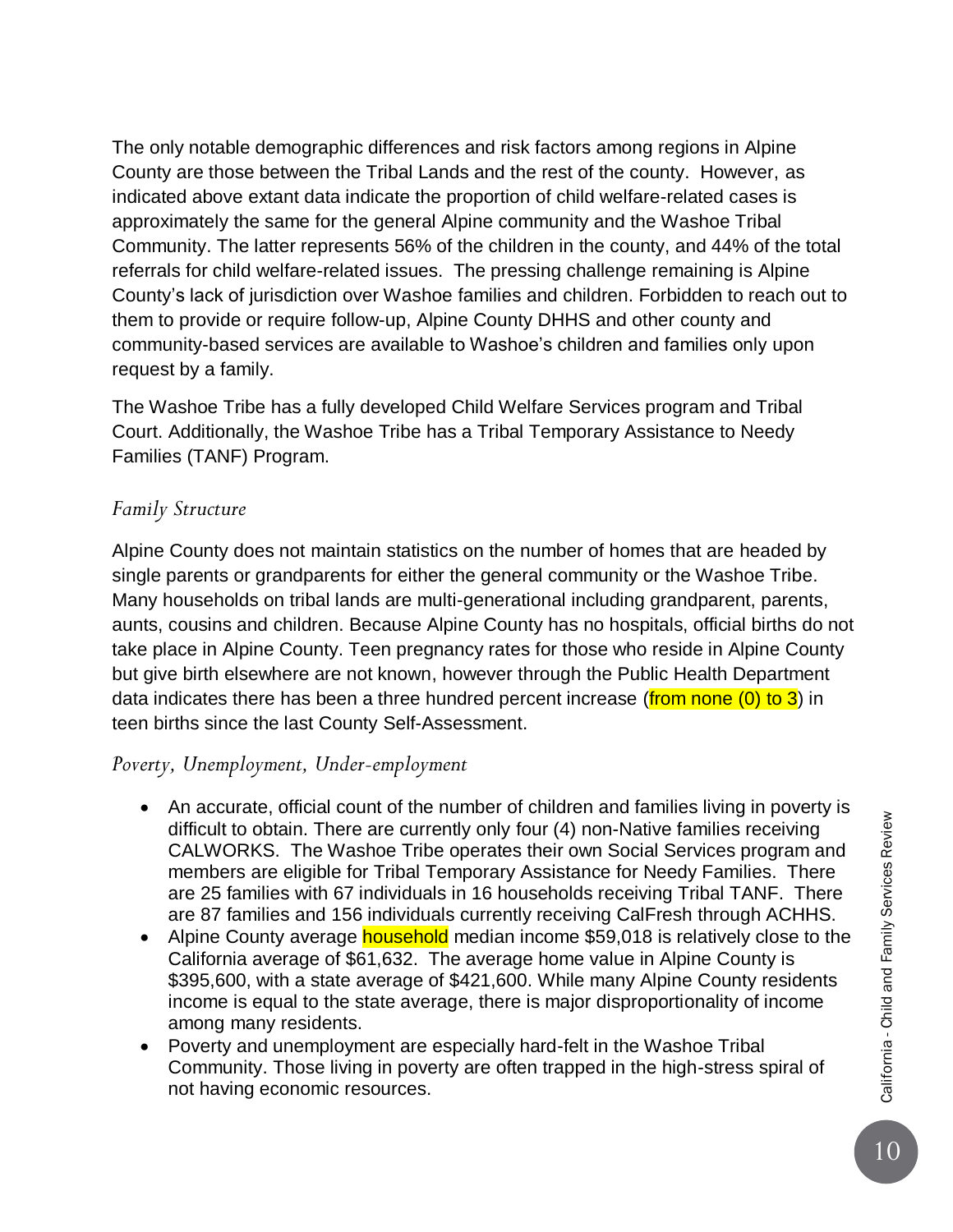- Professionals who work in Alpine County often live in the adjacent counties in El Dorado County or the State of Nevada taking the benefits of their educational and economic resources with them at the end of the work day.
- Of the 90 students children registered in Alpine County schools, approximately 63% receive free and or reduced lunch.
- Few employment opportunities exist in Alpine County outside of public sector work. This is especially true on Tribal Lands.
- Those few who do find employment, work for the County, the School District, or seasonally at Alpine's two ski resorts.
- Seasonal employment in Alpine County, when accessible, usually requires different skill sets to qualify for summer or winter jobs. Accordingly, employment is temporary and unstable -- those who find employment for a portion of the year will often be unemployed for the rest of it.

#### *Education*

- Most of Alpine County's children have virtually no access to summer educational/recreational enhancement programs which might help enhance their educational experience and outcome, their chances of graduating from high school, and their employment opportunities as adults.
- Alpine County's three (3) year average graduation rate (2009 2011) is 92.9%, compared to the state average of 95.7%. For the Tribal Community, the rate is 87.5%. Those who do not graduate high-school find it very difficult to be economically viable adults and parents.
- Of the approximately 90 children enrolled in Alpine County's three schools, approximately 25% are enrolled in Special Education. 42% of Diamond Valley's students are Native American; 58% are Caucasian.
- 20 Alpine County High School students in grades 10- 12 are enrolled at Douglas High School and 12 enrolled in grade 9 at Pau-Wa-Lu Middle School, both located in Gardnerville, NV.
- An additional ten (10) children, grades K-12, who reside in Bear Valley, attend Calaveras County schools.
- There are approximately 10 Alpine County children who are reported as being home schooled.
- Calaveras County schools.<br>
 There are approximately 10 Alpine County children who are **reported as being**<br>  **California DOE** indicates no children are home schooled. We have no data from<br>
the Washoe Tribal Community. Alp • California DOE indicates no children are home schooled. We have no data from the Washoe Tribal Community. Alpine Department of Education provides the state preschool program to four (4) children.

#### *Housing*

- Alpine County offers little by way of affordable, acceptable housing for the average consumer who lives mainly at subsistence level.
- There is no Section 8 housing in Alpine County.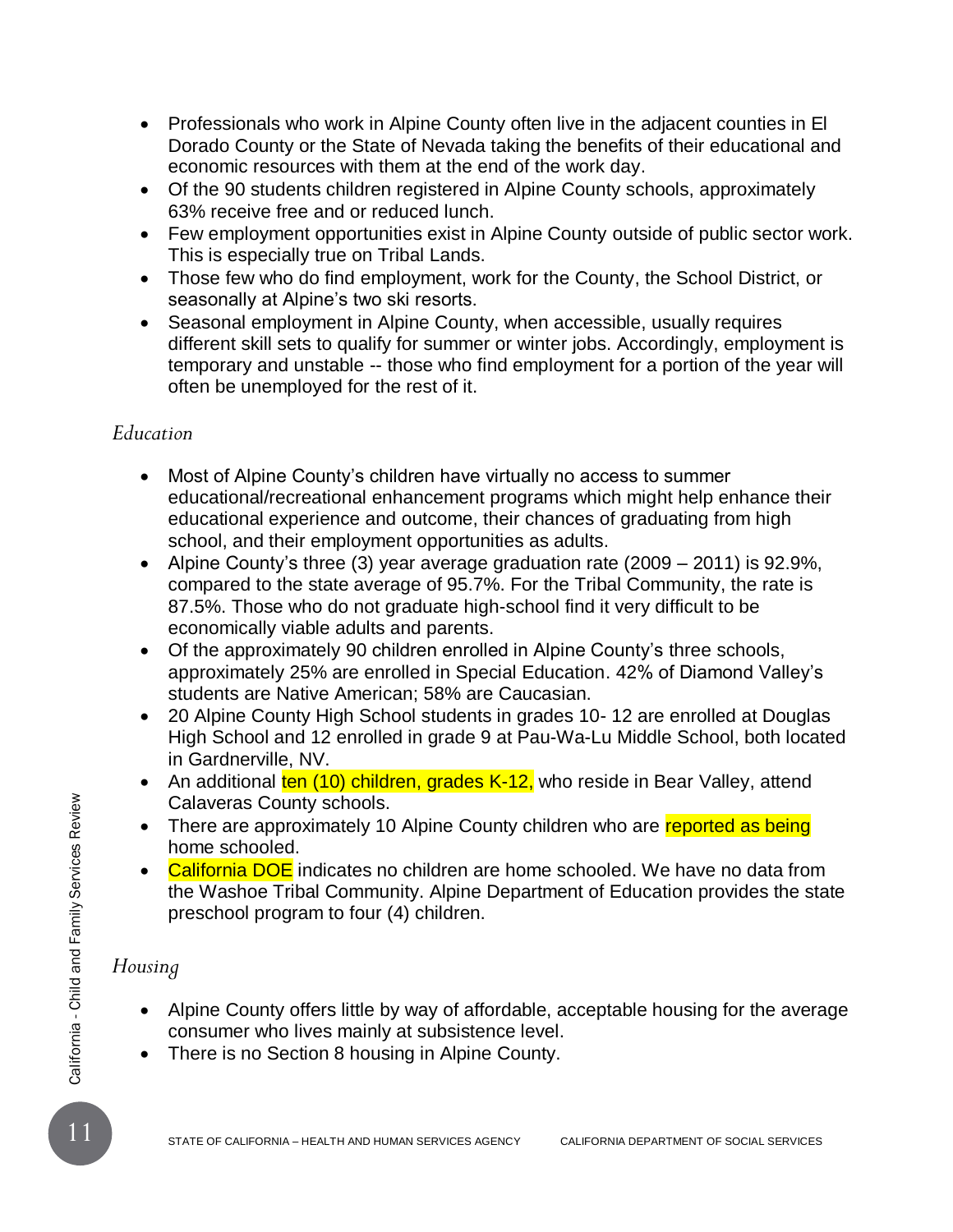- Alpine's trailer park, located in Woodfords, has historically been considered a "slum". Now under new ownership and management, it is undergoing significant renovation. A more rigorous screening has resulted in tenants who are employed. Rents have increased. Most of the previous tenants have moved out. There are currently no vacancies.
- Few houses are for sale in Alpine County. When they are available, houses typically sell in the range of \$350,000-\$500,000; rents are high for small, run-down housing – averaging, \$1100-\$1200 for per month.
- Tribal Community's housing authority has long wait-lists of three to seven years to access affordable housing.
- Limited number and high cost of housing often force multiple families to live under one roof. This is especially common in the Tribal Community.

#### *Transportation*

- Alpine County's transportation options and availability are very limited and insufficient to mitigate the isolation of many of its most needy families and children. The virtual lack of public transportation and the long driving distances make it virtually impossible, even for those with private transportation options, for clients to adequately access social services, employment, and other needed support resources.
- People attempting to access services at the Washoe Tribal Headquarters have some transportation assistance through the County's Dial-a-Ride program in and out of Gardnerville, Nevada. However, the program only operates three days a week from 9am-5pm, and is often interrupted during the winter months due to poor weather.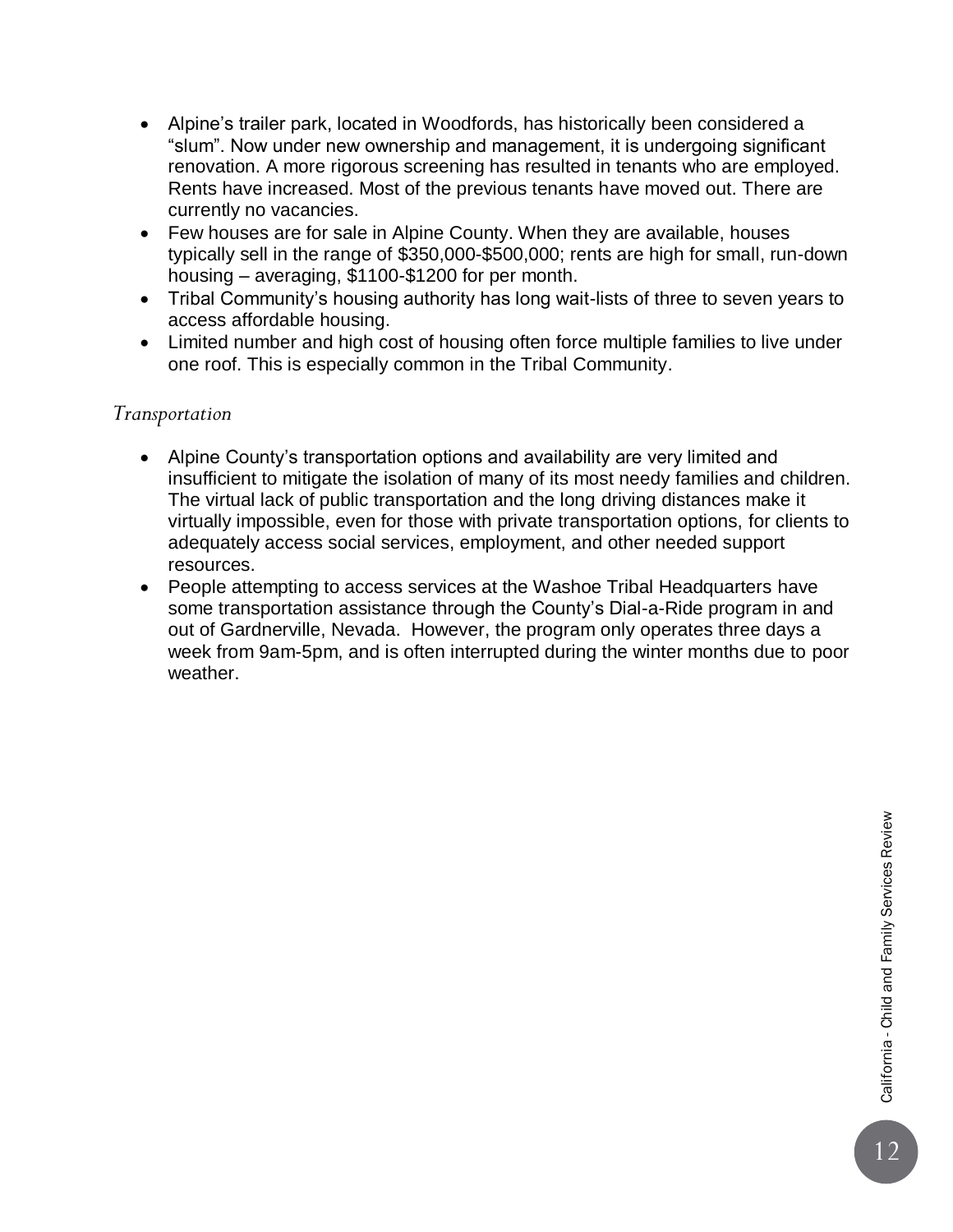### CHILD MALTREATMENT INDICATORS

| Allegation                       | 2010           | 2011           | 2012           |
|----------------------------------|----------------|----------------|----------------|
| <b>Sexual Abuse</b>              | 6              | $\overline{4}$ | 3              |
| <b>Physical Abuse</b>            | $\overline{4}$ | $\overline{7}$ | $\overline{4}$ |
| <b>Severe Neglect</b>            | $\mathbf 0$    | $\overline{0}$ | $\overline{0}$ |
| <b>General Neglect</b>           | 20             | 15             | 20             |
| Exploitation                     | $\overline{0}$ | $\overline{0}$ | $\overline{0}$ |
| <b>Emotional Abuse</b>           | 1              | $\overline{2}$ | $\overline{2}$ |
| Care taker<br>Absence/Incapacity | 1              | $\overline{4}$ | $\overline{2}$ |
| At risk, sibling<br>abused       | $\overline{0}$ | $\Omega$       | $\overline{0}$ |
| <b>Substantial Risk</b>          | $\overline{0}$ | $\Omega$       | $\overline{0}$ |
| Missing                          | $\overline{0}$ | $\overline{0}$ | $\overline{0}$ |
| <b>Total referrals</b>           | 32             | 32             | 34             |

Below is a chart detailing child abuse referrals in Alpine County from 2010-2012.

As evidenced by the chart above, utilizing data from CWS/CMS there has been no substantial statistical change in child abuse referrals or the allegations in the past three years.

#### *Isolation*

- Isolation<br>
13 Solation of families and their children from community supports and services is<br>
bersistent challenge in Alpine County, as it is in most rural regions throughout<br>
California. Geographic (and cultural) isolat Isolation of families and their children from community supports and services is a persistent challenge in Alpine County, as it is in most rural regions throughout California. Geographic (and cultural) isolation work against identification and remediation of important family problems.
	- While some choose to reside in Alpine County for its exquisite scenery and the serenity of its wide-open spaces, others are attracted to its built-in isolation - seeking a place to keep dark family secrets like substance abuse, domestic violence, and child abuse hidden from outside intervention.
	- Families with child abuse and neglect issues, including those with prior contact with other counties' CWS, may move to Alpine County to avoid attention and intervention.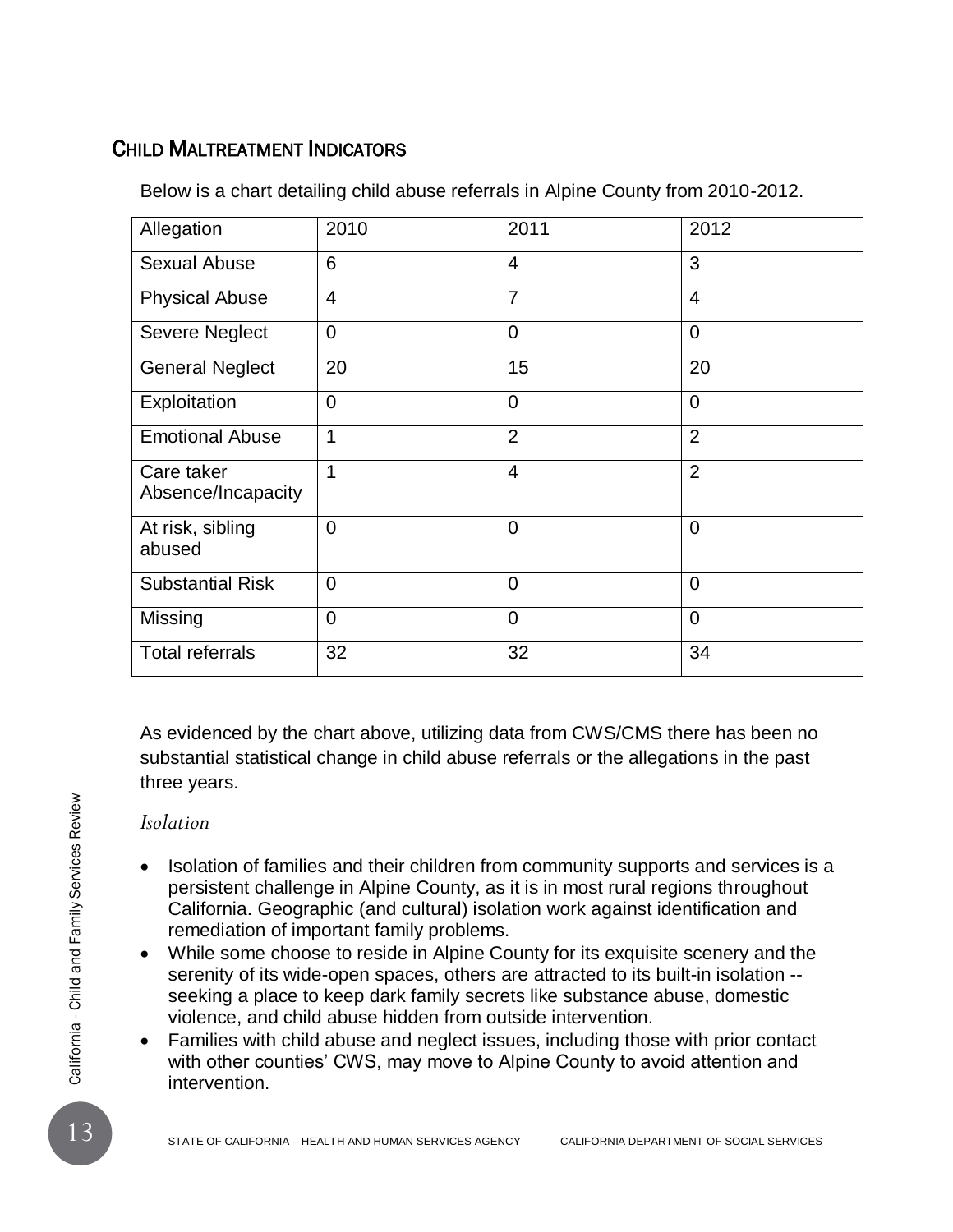#### *Child Care*

- The Alpine County Office of Education provides the only licensed child care in the county. The ACOE operates a state preschool program at Diamond Valley Elementary School. There are four (4) children enrolled in the preschool for the 2013/2014 school year. Children enrolled in the state preschool program may ride the regular school bus to the program. The program operates on a school schedule, but is not operative during the summer or school breaks.
- After-school and summer break recreational and educational programs are quite limited in Alpine County leaving many children of all ages vulnerable to inadequate supervision, educational assistance, opportunity, and protection. The Alpine County Office of Education provides an after school program at Diamond Valley School and an after school tutoring program is available at the Woodfords Indian Education Center. During the summer break of 2013, multiple community organizations collaborated to offer enrichment programs to Alpine County children. Tahoe Youth & Family Services and Alpine County Behavioral Health Services collaborated to provide a weekly activity for all children. The Woodfords Indian Education Center provided a summer meal program for all but three weeks of the summer. Alpine County Health & Human Services, Behavioral Health Services, and Live Violence Free provided a summer food program during the additional three weeks with very short notice. Additionally, the Woodfords Indian Education Center provided a summer gardening program, library program, and math and science enrichment. Alpine County Behavioral Health Services provides a summer art program for youth and a summer reading program at the Alpine County Library. The Bear Valley Parents Group provided a summer camp for 13 children with recreational and educational activities.
- Licensed child care is virtually unavailable in Alpine County. Families needing child care must usually rely on neighbors or unlicensed day care situations which can be unreliable at best and, at worst, potentially abusive. In Bear Valley, the child care program is located in a county-owned building, made possible through funding from ACHHS. But the child care program must vacate the premises when the building is rented for a special event and three-weeks during the summer for the annual Music Festival.

#### *Social Services – prevention and early intervention*

- While parenting programs are offered by several community-based organizations including Tahoe Youth and Families and Bear Valley Parents Group, the community indicates more parenting classes, parent support groups, life skills training for budgeting and employment purposes, home-visiting programs, substance abuse programs, and domestic violence programs are needed throughout Alpine County.
- Where parenting classes do exist, access may be hindered by limited offerings at limited times inadequate transportation, and lack of child care.
- Clients of previous parenting programs, such as "Kid Power" and "Transformative Parenting" considered them very valuable, but also indicated a high rate of turn-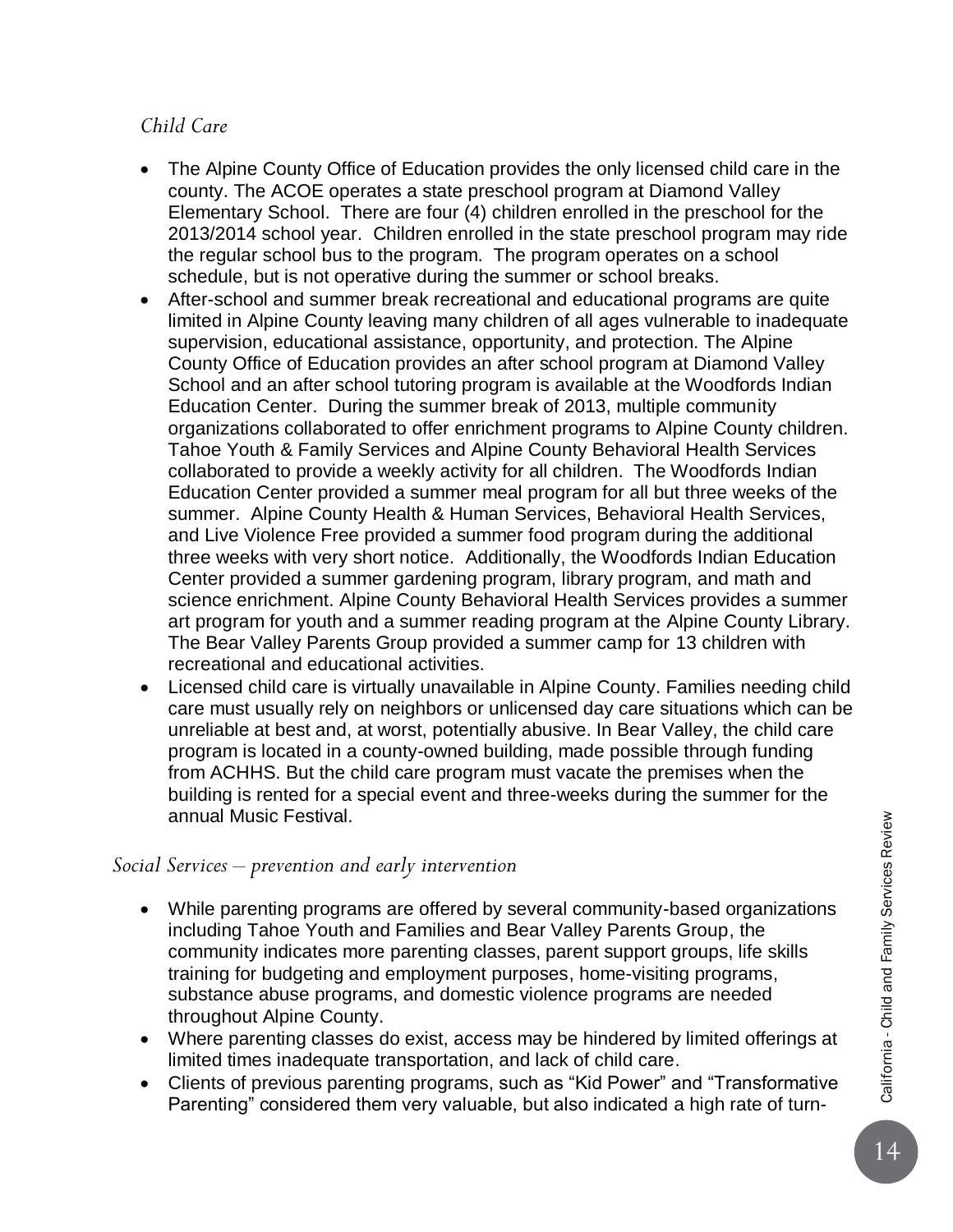over and transience among counselors and other service providers which made it difficult to maintain consistency of trust and relationships and may have led some clients to drop out of programs.

- Continual focus on cultural relevance and inter-cultural respect in all response and service-related interactions and programming is needed.
- Tahoe Youth and Family Services (TYFS) offers a number of services to prevent and intervene in child mal-treatment, including: Individual, family and group mental health counseling; individual and group substance abuse treatment; mentoring; supportive services for RHY and high-risk youth; shelter via host homes, 24-hour crisis line; and several educational outreach programs for males and females offered in schools to prevent AOD use and abuse and relationship violence.

#### *Health Care, including low weight births and births to adolescents*

- While the communities of Bear Valley, Kirkwood and Woodfords do have health clinics, most residents must travel out of county for comprehensive health care services.
- Alpine County does not have a hospital. Hospital emergency room data regarding non-accidental injuries are not available.
- All Alpine County residents give birth in another county or state. Data on births to teens and low weight births are not available.
- According to the Alpine County Public Health Nurse, virtually all children enrolled in Alpine County's three schools receive all their immunizations. Data for children who reside in Alpine County, but attend school outside the county, are not available.

Domestic violence, substance abuse, and mental health services are provided for Alpine County residents by Behavioral Health Services, Tahoe Youth and Family Services, and Live Violence Free. However, CSA Stakeholders voiced concern that Alpine County probably needs to expand both services and outreach to reach more persons who suffer in isolation from these issues.

### MENTAL HEALTH

Behavioral Health Services provided mental health counseling services, in both group and individual settings, to 48 clients in 2012.

#### *Domestic Violence*

Probably needs to expand both services and outreach to reach more persons who suff<br>
in isolation from these issues.<br>
MENTAL HEALTH<br>
Behavioral Health Services provided mental health counseling services, in both<br>
group and • Live Violence Free served 38 Alpine County clients in FY2012-2013 with a variety of services through its Lake Tahoe facilities, including: emergency shelter for up to 90 days; transitional housing for up to 18 months; advocacy and/or accompaniment through legal and medical proceedings; 24 hour hotline and crisis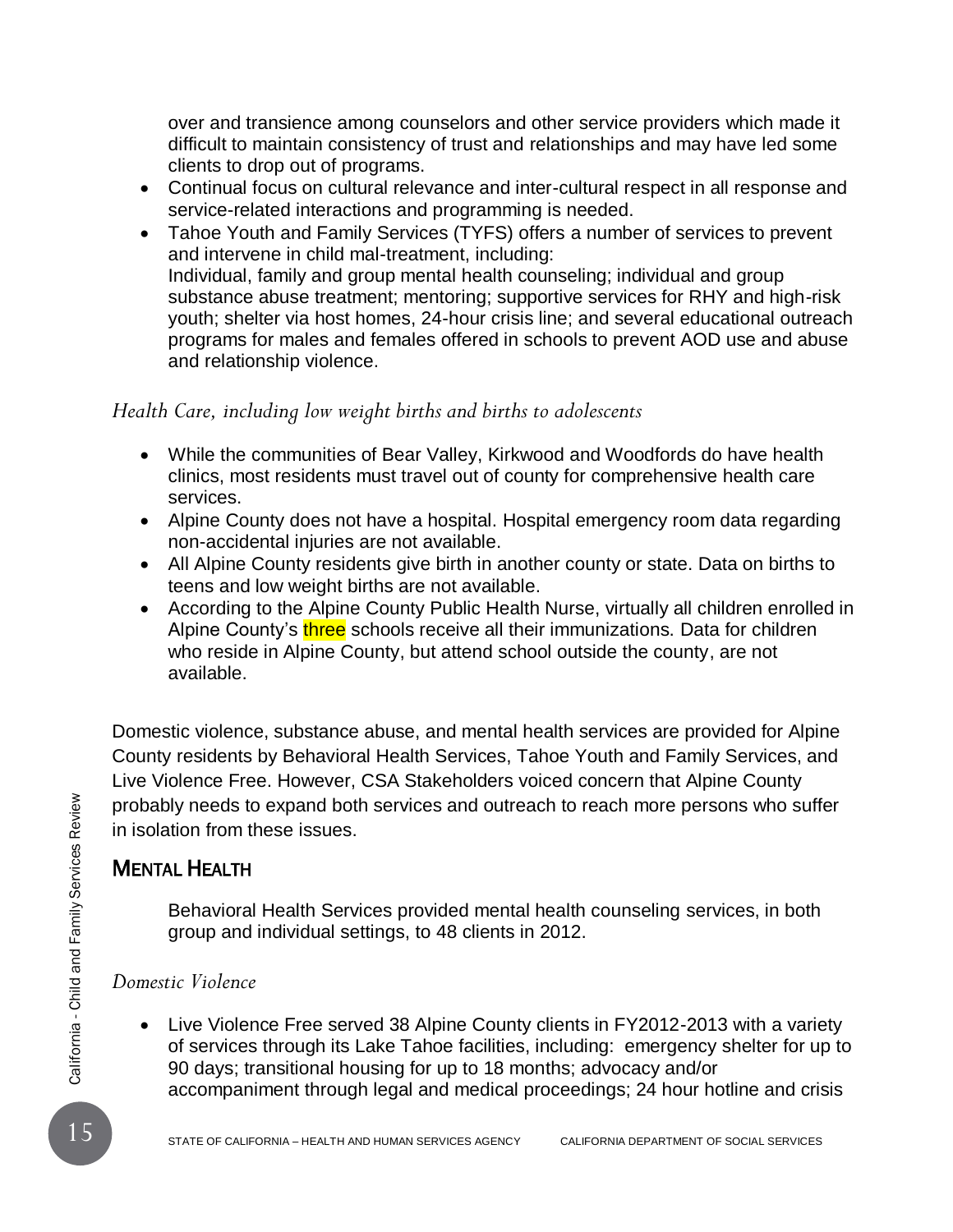intervention counseling; emergency clothing, food, and transportation; and referral to other service providers.

• In 2012, Tahoe Youth and Family Services provided 11 male and female highschool students with education and support group discussions to curb relationship violence.

#### *Substance Abuse*

- Behavioral Health Services provided substance abuse counseling and out-patient treatment services to eight (8) clients in 2012.
- In 2012, Tahoe Youth and Family Services provided 35 youth with individual and group substance abuse treatment; and provided school-based AOD prevention education to 10 students through its Project Alert.

#### *Child Abuse and Neglect Reporting, Response, and Prevention*

- While under-reporting persists in all counties, it is most prevalent in rural communities for reasons associated with all the challenges listed in this document. There may be significant under-reporting of child abuse and neglect in Alpine County and perhaps the Washoe Tribal Community as well. 34 cases of abuse and neglect were reported in Alpine County in 2012.
- Reporting throughout the county may be inadvertently discouraged due to lack of knowledge and, until recently, the lack of regular mandated reporter trainings.
- Reporting is also unintentionally mitigated because, in a small rural county, "everyone knows everyone else" and neighbors, friends, and family are especially hesitant to make reports.
- It is unclear how much mandated reporter training takes place within the Tribal Community. Tribal social service providers and responders are invited to the County's annual training sessions.
- There is concern that under-reporting may be especially significant in the Tribal Community, perhaps linked to cultural isolation issues, county CWS's lack of jurisdictional access under federal law, and the under-utilization of county social and behavioral health services by residents of the Tribal Community.
- Alpine's CAPC is a cross-disciplinary group which serves as the C-CFSR Planning Team. It has undergone considerable development over the past several years. With continued administrative support by Alpine County DHHS, it has expanded its membership to represent the key elements of the child welfare and prevention community and now includes representatives from each of the service-providing agencies, the Office of Education, law enforcement, child care, the community atlarge, parents, the Washoe Tribal Nation, county DHHS, and Behavioral Health Services. In the past year, the CAPC has engaged in comprehensive strategic planning, sponsored several important trainings including "Bridges Out of Poverty" and "Father Engagement", "Mandated Reporter Training", and initiated a child abuse prevention awareness campaign. The CAPC, based in part on the CSA analysis, makes recommendations to DHHS regarding which prevention and early intervention services are most needed and deserving of funding and support.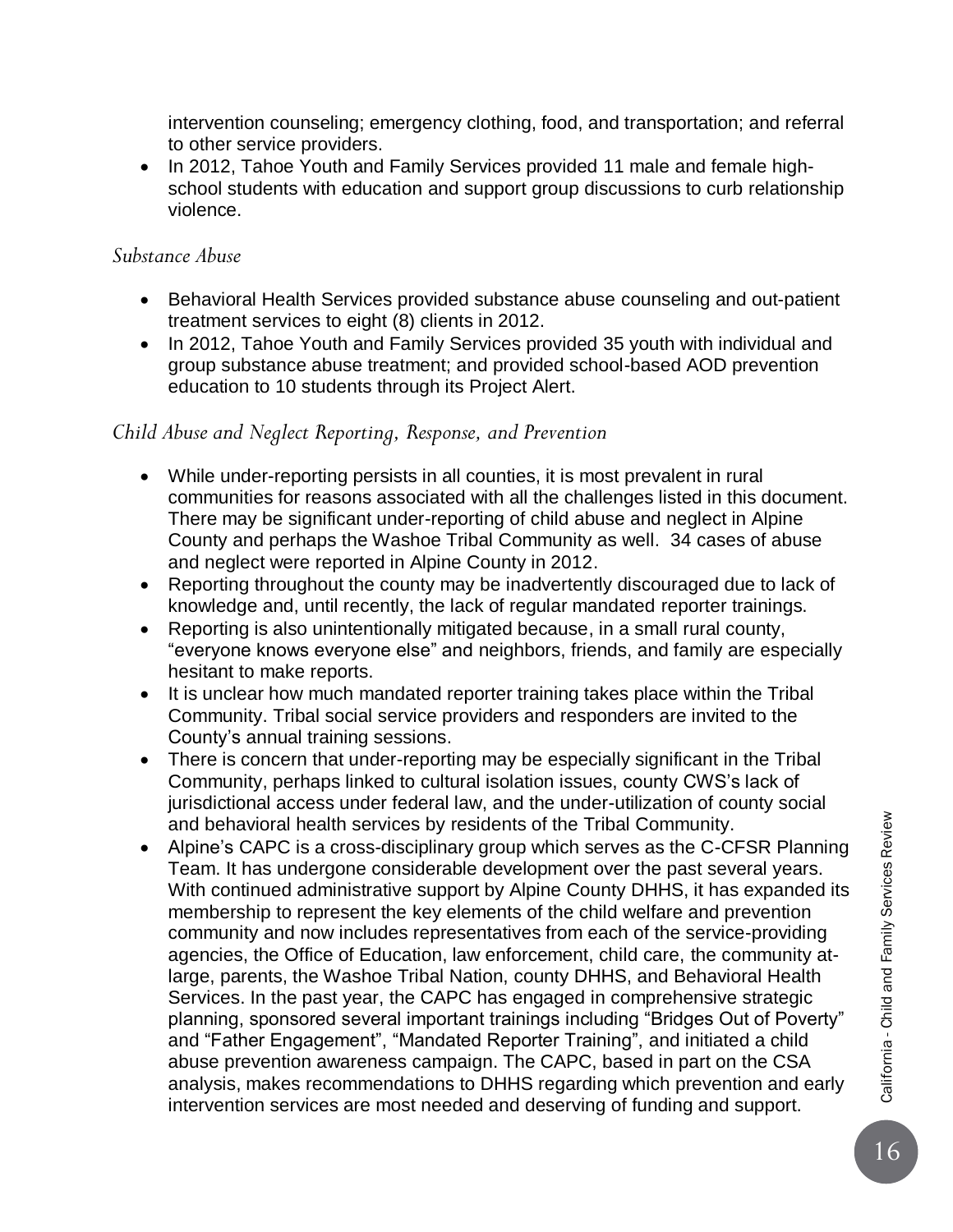### CHILD WELFARE AND PROBATION POPULATION

### *Child Welfare*

Alpine County's Child Protective Services social worker has worked in the county for three (3) years. The social worker's primarily responsibility has long been to provide intensive services to families to avoid referrals or opening a case. With the initiation of the MDT and new leadership at ACHHS, consistent with some of the findings of the CSA Peer Review, this historic emphasis on not opening cases is undergoing scrutiny and may change. Please refer to the chart and analysis on pages 12 and 13 for additional information.

#### *Probation Department*

The Probation Department of Alpine County has only one, part-time officer -- the Chief Probation Officer, Gordon Morse. There are currently no active probation cases or placements in Alpine County, nor have there been any cases since the last County Self-Assessment. No significant changes in data or trends have been identified since the last CSA was completed in 2010

#### STAKEHOLDER'S PRELIMINARY RECOMMENDATIONS FOR SIP CONSIDERATION

The CSA findings point to a number of major challenges which significantly impact Alpine County's child welfare services and outcomes for at-risk children and families throughout the County, including the Washoe Tribal Community. These are offered consideration, and potential prioritization and planning by the C-FSR Stakeholder's Group, as follows:

- Improve the effectiveness of two-way communication, collaboration, and service delivery among CWS, its partners, and the Washoe Tribal Community to enhance services and improve outcomes for Washoe Tribe's at-risk children and families.
- SETTRIZE and improve outcomes for Washoe Tribe's at-risk children and families<br>
development to remove unwarted constraints on services to at-risk children and<br>
families living on Tribal lands within Alpine County. Increas Finalize and implement the Memorandum of Understanding currently under development to remove unwanted constraints on services to at-risk children and families living on Tribal lands within Alpine County. Increase services and enhance strategies to address more effectively the inter-related issues of substance abuse, domestic abuse and poverty.
	- Increase early identification and reporting in school and child-care settings of child abuse and neglect through enhanced education and awareness.
	- Develop and support licensed child care, after-school and summer programs throughout the County.
	- Increase outreach education and services to prevent, identify and heal child sexual abuse throughout the County.
	- Improve access to affordable, acceptable housing.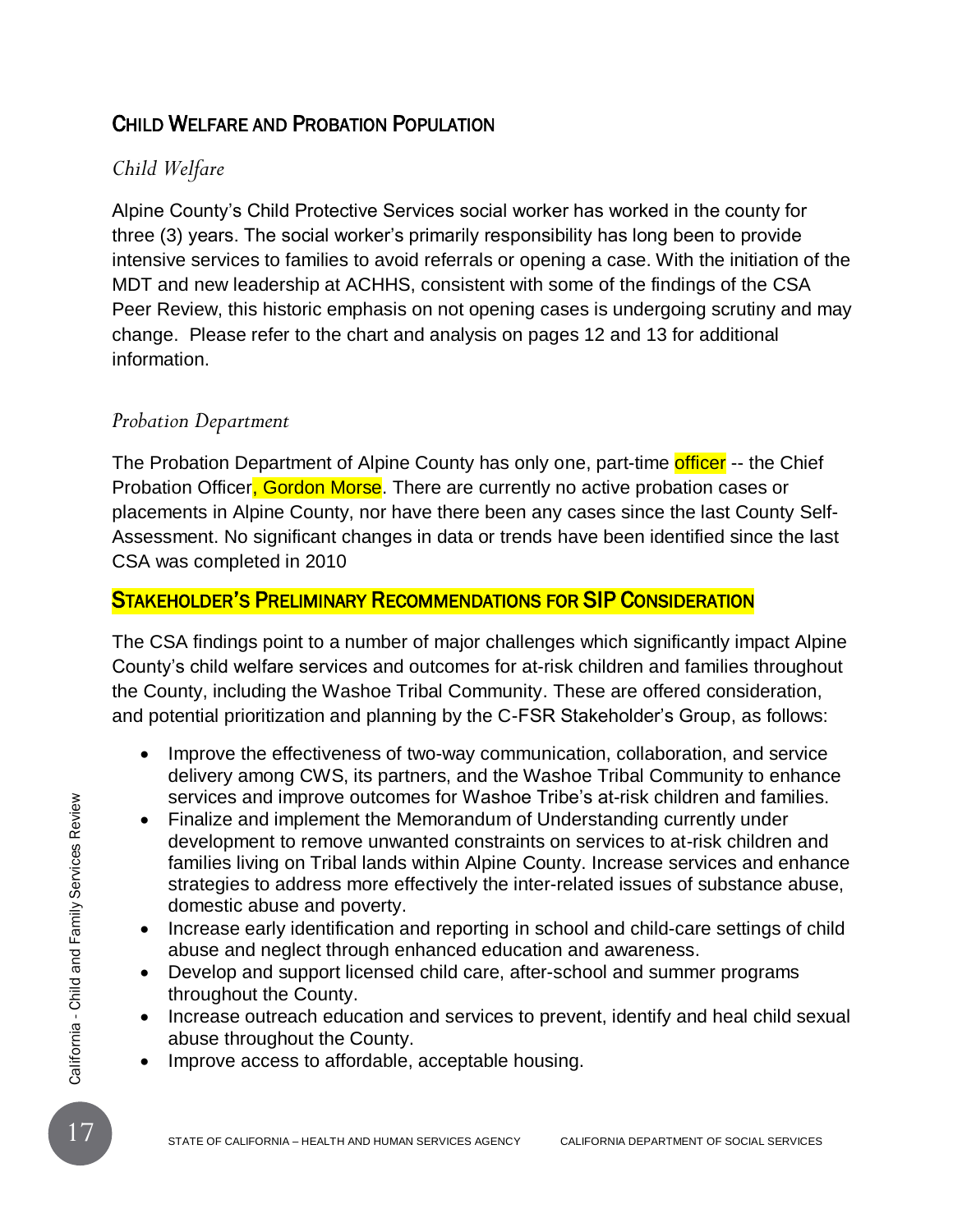- Enhance transportation options to support employment, child care access, social service access, and CWS response effectiveness and client compliance.
- Continue to monitor child and family outcomes and to enhance scrutiny of each child abuse and neglect report and case disposition through continuous and effective utilization of Alpine County CWS's Multi-disciplinary Team.

**Demographic Profile**

### COUNTY DEMOGRAPHICS, CHILD MALTREATMENT, CHILD WELFARE AND PROBATION **POPULATION**

All of these data are included in or attended to within the aggregated findings section of this report.

# Public Agency Characteristics

#### POLITICAL JURISDICTIONS

The Board of Supervisors is the only governing entity in the County. There are no incorporated cities or towns. The county seat is located in Markleeville, an unincorporated town. Given the small staffing numbers, commensurately small budgets, and vast geographic are to cover, all Alpine County public agencies are stretched very thin. This is especially problematic for law enforcement and the Probation Department.

The County Department of Health and Human Services and Behavioral Health Services are Alpine County's primary public providers of child welfare services. Considerable progress has been made toward meaningful collaboration between the two agencies since 2010.

The Probation Department is a member of the CWS MDT, and called on to participate on a case-by-case basis. Given that the Probation Department has only one officer – the Chief Probation Officer – and no current placements, its engagement in the CWS process is limited. The Probation Department, per Public Law 280, has jurisdiction under the State of California on tribal land in civil and criminal matters.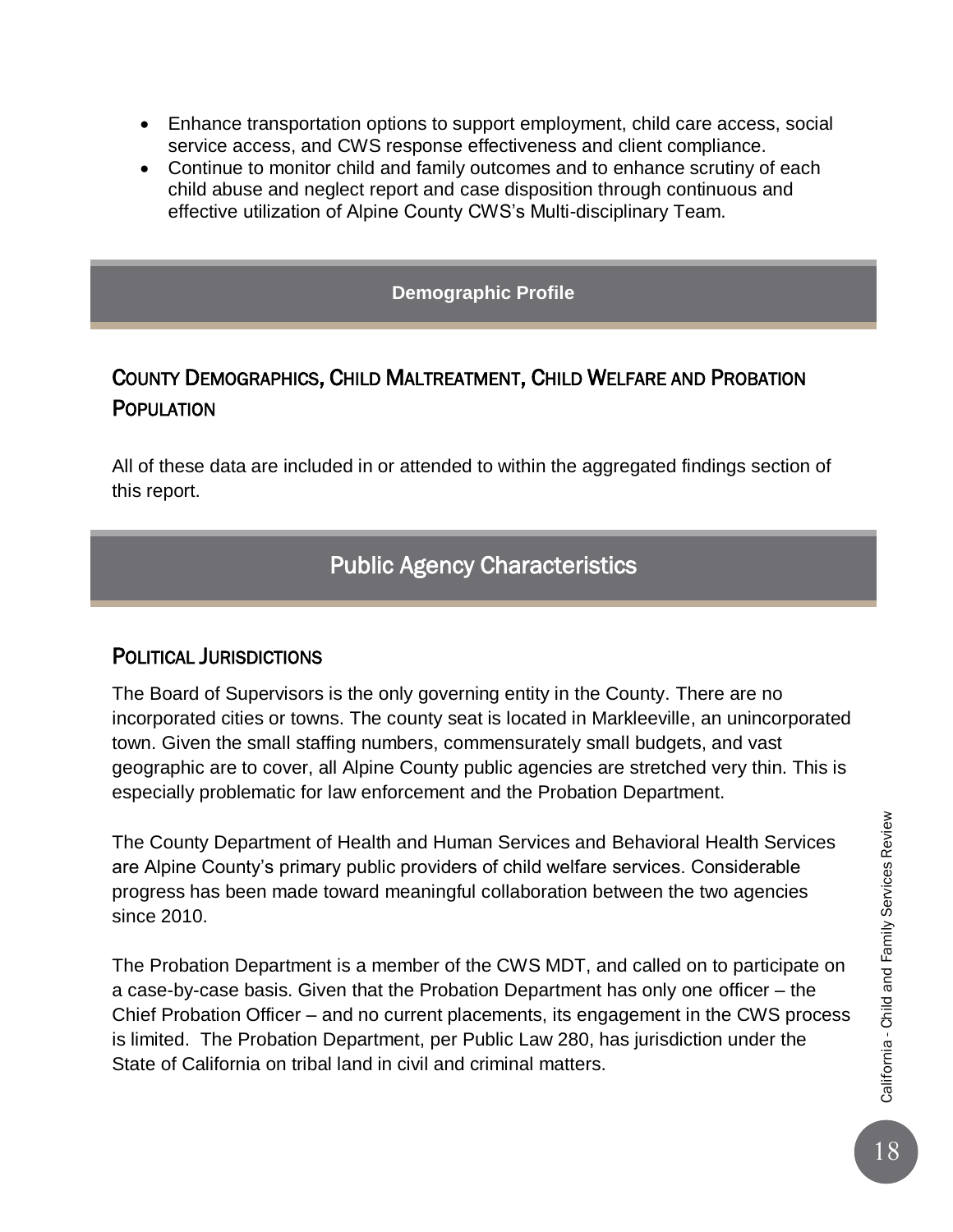Alpine County Sheriff's Department, with its 13 sworn officers and independently elected Sheriff, works very closely with ACHHS and all aspects of CWS response and investigation. It is very common for the ACHHS social worker and law enforcement to accompany one another on response calls and to share case information as appropriate. The Sheriff's Department is a member of the CWS MDT, and attends meetings on a case-by-case basis. Alpine County law enforcement and courts have jurisdiction over criminal cases involving Washoe Tribal members that take place off of tribal land.

The Alpine County Office of Education (ACOE) and Alpine County School District overseen by its Alpine County School Board, which employs one Superintendent of Schools for both organizations and it is comprised of three (3) schools: Diamond Valley Elementary School, the Opportunity School, and the Community Day School on the Eastern Slope of the Sierras. Diamond Valley is a Kindergarten through 8th grade school, students entering 9th grade transfer to Pau-Wa-Lu Middle School and then attend Douglas County High in Nevada for grades 10 - 12. The 10 students residing in Bear Valley attend school in Calaveras County. These 10 pupils range in age from 5 to 18 and all ride on the same bus. That bus ride takes 45 minutes one-way in good weather up to as much as 2 hours in bad conditions. ACOE staff members are members of the Child Abuse Prevention Council. Currently, the ACOE Program Coordinator who oversees the Student Mental Health Initiative, the Local Planning Council, and the Tobacco Use Prevention Education programs also serves as the CAPC chair.

Alpine County Board of Supervisors is comprised of five (5) elected members. Board Members are very supportive of ACHHS and CWS and give considerable attention to matters related to CWS and its partner agencies. Two members of the Board of Supervisors are among the core representatives for this C-CFSR. Another member serves as a Board of Supervisors liaison to the CAPC and Mental Health Board.

As discussed previously in the report, the Washoe Tribe of Nevada and California is the only Native American tribe in Alpine County. It is federally recognized and organized according to the Indian Reorganization Act of 1 As discussed previously in the report, the Washoe Tribe of Nevada and California is the only Native American tribe in Alpine County. It is federally recognized and organized according to the Indian Reorganization Act of 1934; it is self-governing and headquartered in Gardnerville, Nevada. The tribal government has jurisdiction over trust allotments in Alpine County comprising 80 acres. The area is home to 175 - 204 members of the Hung-A-Lel-Ti, southern band of the Washoe Tribe; the population fluctuates seasonally. The Hung-A-Lel-Ti Tribal Community Council of Woodfords is comprised of five members who are responsible for the daily operations of the Tribe. The Woodfords Community Council meets monthly to discuss issues, vote on resolutions, and hear from the Washoe people during sessions. It is the governing body for the Woodfords Indian Education Center, a sub-grantee of CBCAP funds through ACHHS. The Council has designated representation on the CAPC. The Washoe Community Council has sole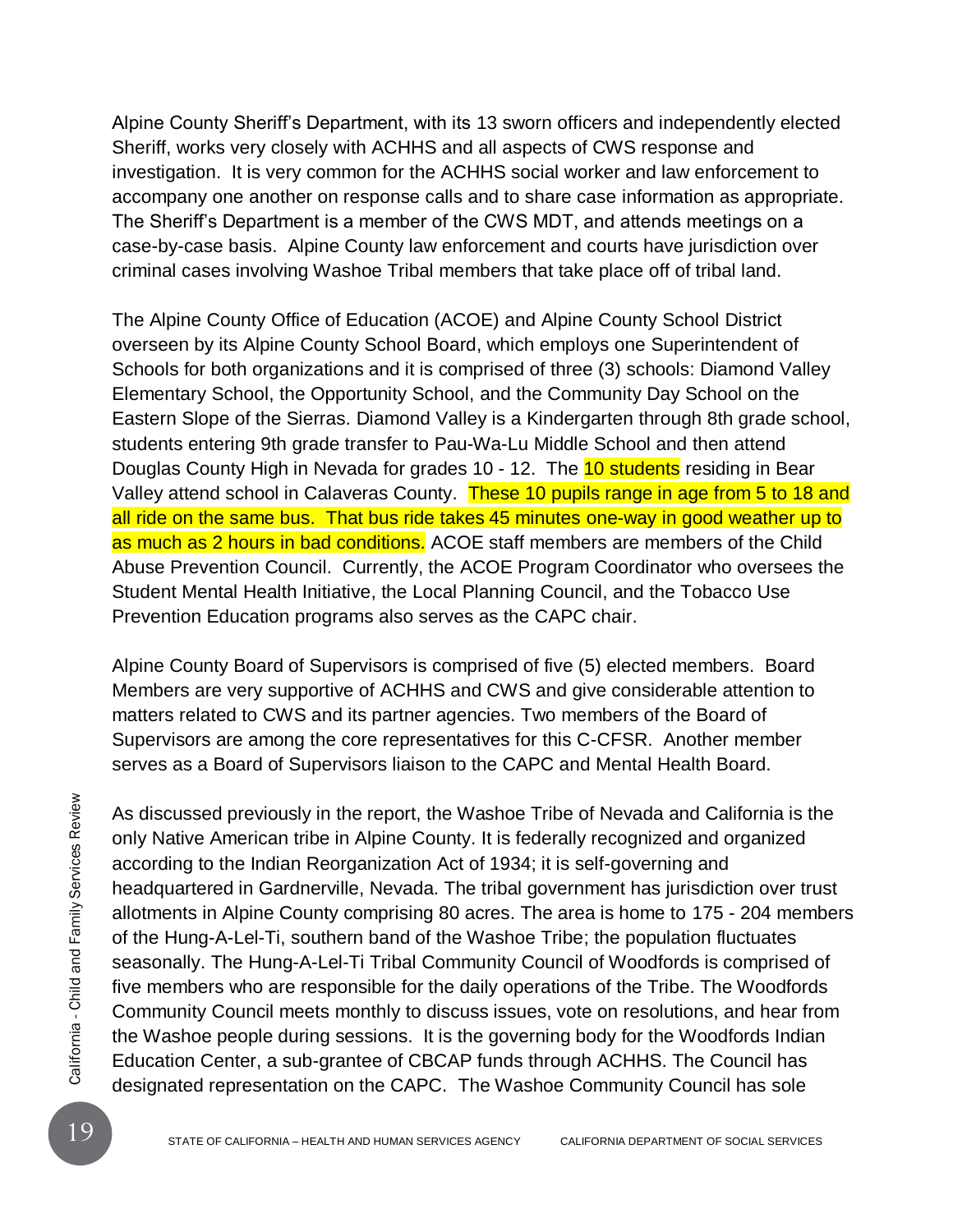jurisdiction over its land and people; it operates a Tribal Court, and both Social Services and Tribal Law Enforcement Departments which adjudicate all civil, criminal, juvenile and probate cases that occur on Washoe Tribal land. The Washoe Tribal Council of Woodfords and several of Washoe's community members have been an integral part of the C-CFSR process.

ACHHS, including CWS, has no jurisdiction over the Washoe Tribe due to the sole jurisdiction over child welfare granted it and two other tribes in 1996. Since that time, ACHHS has made a number of attempts to develop an MOU to allow it to assist the Tribe with its child welfare issues and cases. In March 2013, ACHHS hired an ICWA legal expert to help facilitate this process. Due to past conflicts and the complexity of the issue the process is slow and measured; it has recently gained encouraging momentum. With considerable support from the Woodfords Community Council, Alpine County and the Washoe Tribe are close to reaching the first set of meaningful agreements. These could be translated into the first Alpine County and Washoe Tribe child welfare MOU soon, with the potential to transform the level of safety and service available to the children and families of Alpine County's Washoe community.

#### COUNTY CHILD WELFARE AND PROBATION INFRASTRUCTURE

Child Welfare Services operates under the umbrella of Alpine County Health and Human Services. ACHHS has 13 employees, two of which are social workers, one each for child and adult cases. Supervision has long been problematic given ACHSS's case load staffing and budget constraints. Both social workers sit on the CWS MDT.

The MDT is organized according to a Team Decision Making (TDM) model that involves not only caseworkers and supervisors, but also birth families, community members, resource families and provider representatives, and other service providers on a case-bycase basis as appropriate to maximize understanding of the case and achieve the best outcomes. The MDT meets monthly, but can be called into session at any time for input or decision-making.

The CWS single social worker holds a Bachelor's degree in Social Work and has over 10 years of experience working with children and families in CWS settings. His salary range is \$52,000 additionally he is compensated \$15,000 a year for stand by pay. He averages a caseload of 0-1.He is responsible for all child-abuse related intakes, responses and investigations, case determinations, and case management in Alpine County.

ACHHS currently provides administrative support for the CAPC, and with input from CAPC, allocates CBCAP and CAPIT funds to support community-based services and programs, including the Bear Valley Parents Group, Alpine County Office of Education childcare programs and Live Violence Free which addresses domestic violence. Alpine County does not have a Children's Trust Fund; therefore additional CBCAP funds are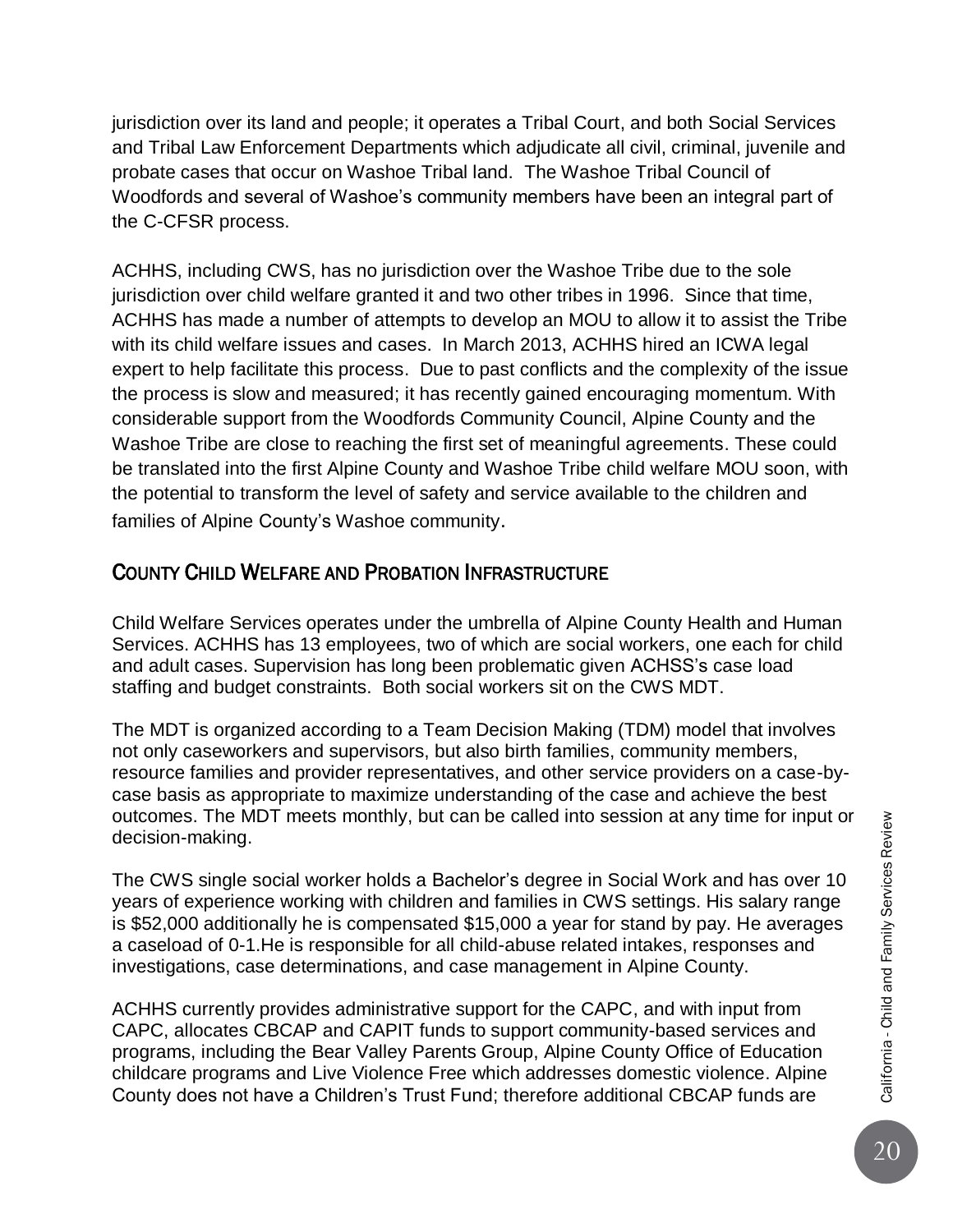provided to the County. Due to Alpine not having the capacity to place any children into foster care or adoption within the county, PSSF funds have not been utilized. Children needing such placement are referred to El Dorado County Department of Health and Human Services who handles all foster care and adoptions under contract to Alpine County.

#### THE PROBATION DEPARTMENT

The Probation Department has one officer – the Chief Probation Officer. He works on a part-time basis. There are currently no placements; there have been none since the last County Self-Assessment. The Chief Probation Officer is a member of the CWS MDT and the Child Abuse Prevention Council.

### FINANCIAL/MATERIAL RESOURCES

The Family Support Council/Child Abuse Prevention Council made recommendations to ACHHS for funding child abuse prevention and intervention services until 2010 when it was determined that the CAPC required reorganization to better serve State DSS legal mandates and Alpine County's needs. Since then ACHHS, with input from CAPC, has developed and distributed the RFPs, reviewed proposals, and made funding recommendations to the Board of Supervisors for approval.

Alpine County receives the following three prevention/early intervention funding sources:

| <b>CAPIT</b> | \$60,000 (fluctuates due to realignment) |  |
|--------------|------------------------------------------|--|
| <b>CBCAP</b> | \$30,000                                 |  |
| <b>PSSF</b>  | \$10,000                                 |  |

The County performs an on-site inspection of its CAPIT and CBCAP grantees at least once per grant cycle. Fiscal review occurs during the invoicing process, as the County requires that its grantees provide all backup documentation when they submit their annual invoice.

### CHILD WELFARE/PROBATION OPERATED SERVICES

Frame that its grantees provide all backup documentation when they submit their and<br>invoice.<br>
21 STATE OF CHILD WELFARE/PROBATION OPERATED SERVICES<br>
21 EVALUA STATE OF CHILD WELFARE/PROBATION OPERATED SERVICES<br>
21 EVALUA S All funds are used to prevent, intervene, and build collaborations to assist child abuse prevention efforts; provide mandated reporter trainings; develop, implement and maintain the Multi -Disciplinary Team (MDT), develop and implement Alpine County Child Welfare Policies & Procedures Manual, implement Structured Decision Making and develop a Memorandum of Understanding with the Washoe Tribe for Child Welfare Services. PSSF funds are NOT utilized because no identified subcontractors can guarantee the mandated 20% allocation to adoption promotion and support or foster care services. CAPIT funds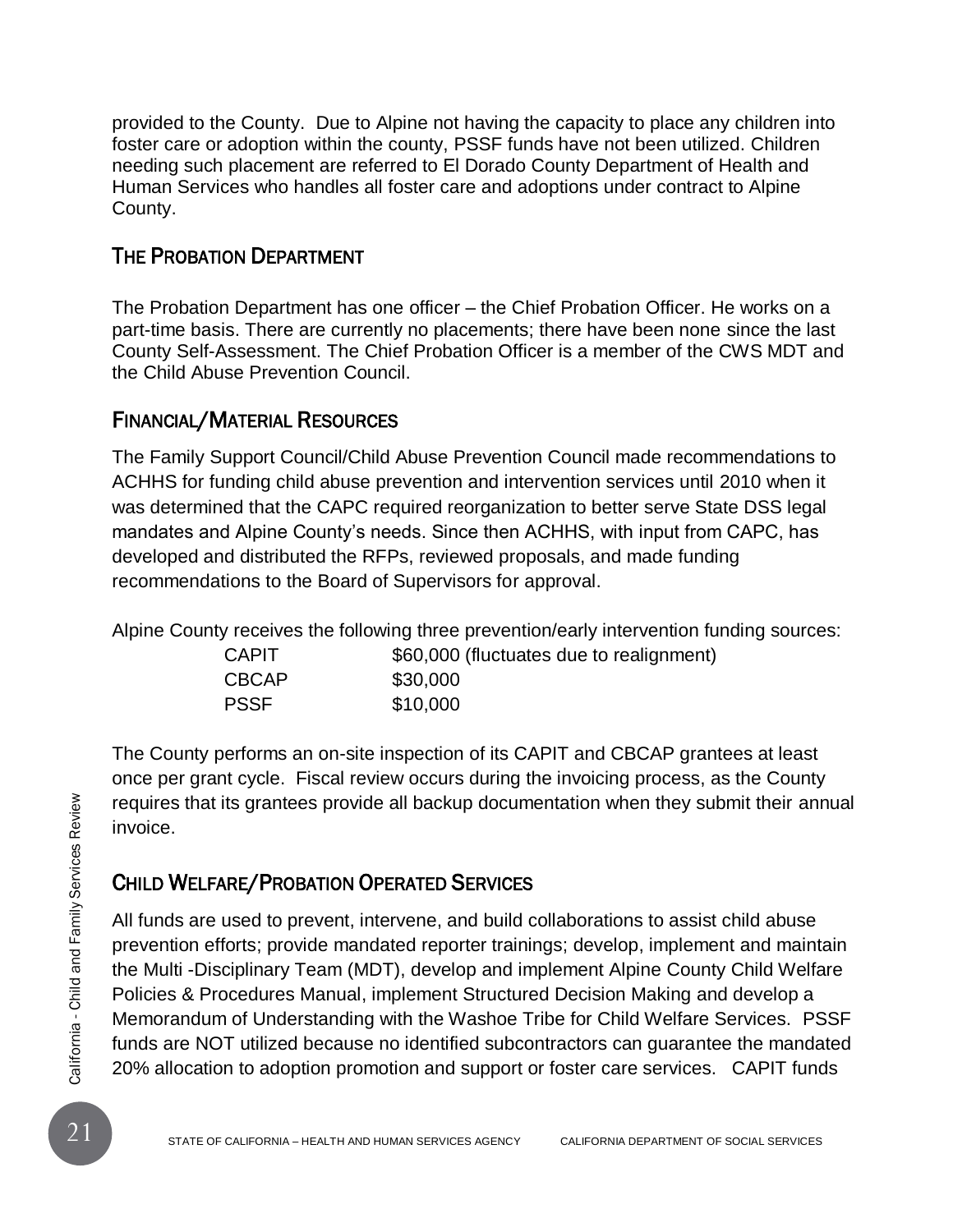are utilized to support the Live Violence Free (aka, Women's Center's) home visitation services and a Nurturing Parenting Program for families at risk of or experiencing child abuse and/or domestic violence, and Bear Valley Parents Group which provides parenting classes and child care. CBCAP funds are used to support the Alpine County Office of Education State Preschool Program, so that high risk children can attend the program.

CAPIT services are performed by Live Violence Free through their Nurturing Parents program. The Nurturing Parents Program is designed to build strong, healthy bonds between parents and their children. The program utilizes the Nurturing Parenting Program curriculum, which provides parents with effective behavior management tools and encourages the development of healthy parent-child relationships. Live Violence Free provides services to persons in domestic violence or other abusive situations. The CBCAP funds are utilized by two (2) different programs. The Bear Valley Parents Group, which provides child care and summer programs for 13 children (4 of whom are identified as "at-risk") in the very isolated Bear Valley community of Alpine County. Alpine County Early Learning center is a preschool program for children aged 2 to 5. This program operates during the same time as the public school, giving the parents greater flexibility with their work and/or job hunting hours. The CBCAP grant allows for an aide to be present on the bus providing transportation for the preschool students; this aide provides direct communication to and from the parents and the preschool, allowing for a much more open line of communication and support for the at-risk children attending preschool.

Since the last five-year System Improvement Plan, the Woodfords Indian Education Center provided the Positive Indian Parenting curriculum, which was supported by CBCAP funds. This was a one year program and has not been offered again.

### OTHER COUNTY PROGRAMS

Alpine County Behavioral Health Services (BHS) is a county department independent of Health & Human Services. BHS occupies the same building as ACHHS, facilitating coordination and collaboration between the departments. It employs 10 staff, including two Clinicians, a Drug & Alcohol Counselor, a Native Wellness Advocate and a Mental Health Services Act Coordinator. The BHS Department focuses on the low-income Medi-Cal population, providing individual and family counseling, outpatient substance abuse counseling, and "wellness" programs under Prop 63 the Mental Health Services Act. CWS and Behavioral Health Services work very closely together on all aspects related to healing child abuse and neglect. BHS is a core member of the MDT.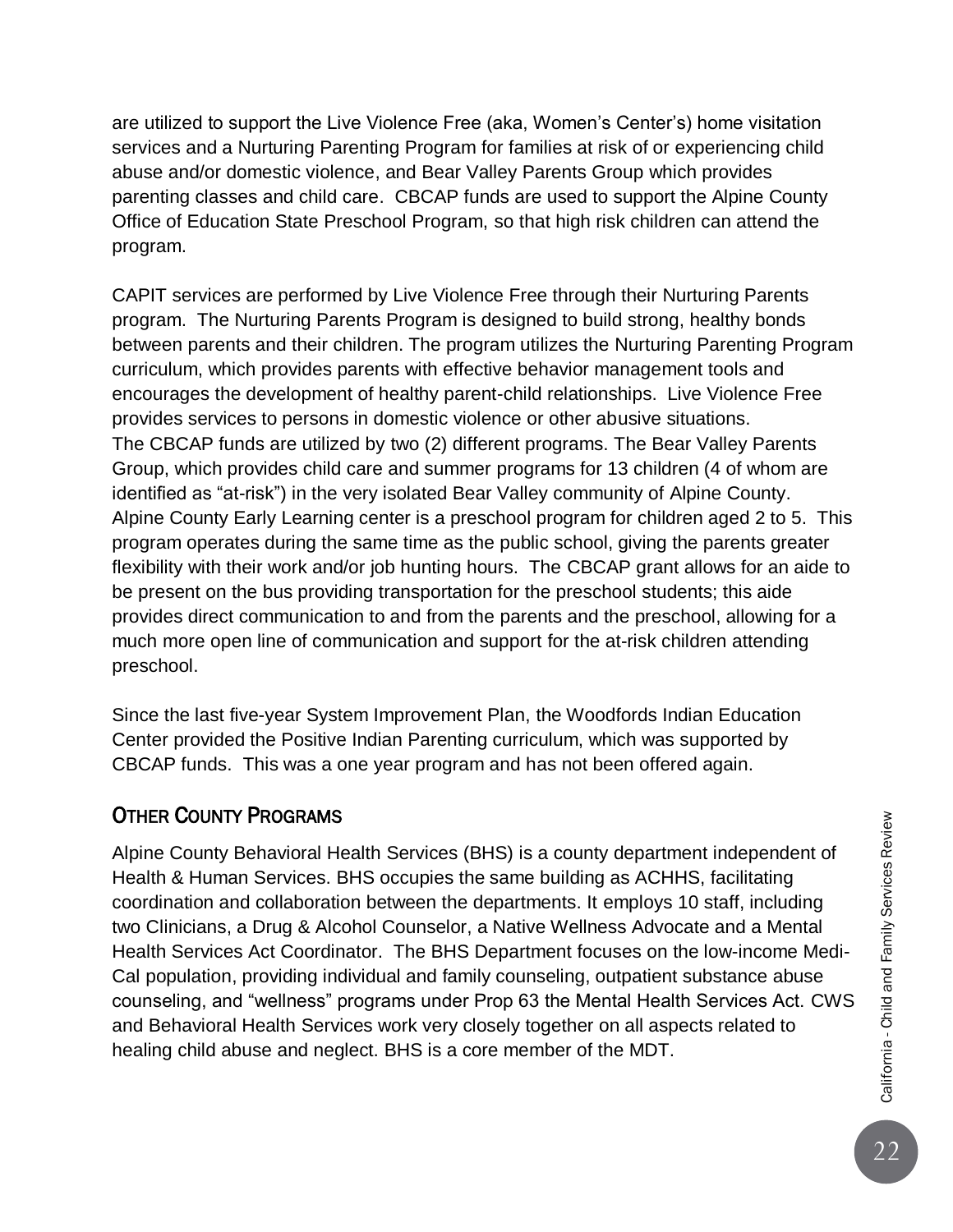There are no licensed foster homes in Alpine County, the County contracts with foster family agencies to provide foster care, including therapeutic foster care. These services are contracted to foster families and adoptive family agencies under the umbrella of El Dorado County Department of Human Services. Alpine County's responsibility for a child continues until an adoption process is complete

Alpine County Probation Department contracts with the South Lake Tahoe Juvenile Treatment Center in El Dorado County. Additionally, Alpine County has an MOU and contracts with El Dorado County Health & Human Services for Adoption Services and Calaveras County Health & Human Services for Emergency Response services in Bear Valley.

Alpine County ACHHS is comprised of a Social Services and Public Health Department. Social Services offers eligibility programs including CalWorks, CalFresh, Medi-Cal and CMSP, General Assistance, Senior Meals, and a Workforce Investment Act Program. The Public Health programs include Maternal Child Adolescent Health Programs, Child Health Disability Prevention Program, Immunization Program, Tobacco Education, SNAP Ed, Emergency Preparedness Programs, and Environmental Health Programs. ACHHS provides transportation for its clients to access services on a case by case basis, as well as by funding a bus service to and from Bear Valley. In addition to traditional public health programs, ACHHS operates a family medical clinic with a licensed physician and registered nurse. The clinic is the only provider of regular medical services in Alpine County.

#### State and Federally Mandated Child Welfare/Probation Initiatives

23 Alpine County Health & Human Services and Behavioral Health Services developed th<br>
required Katie A Plan for Alpine County.<br>
Figure 2<br>
23 STATE OF CALIFORNIA – HEALTH AND HUMAN SERVICES AGENCY CALIFORNIA DEPARTMENT OF S Alpine County Health & Human Services and Behavioral Health Services developed the required Katie A Plan for Alpine County.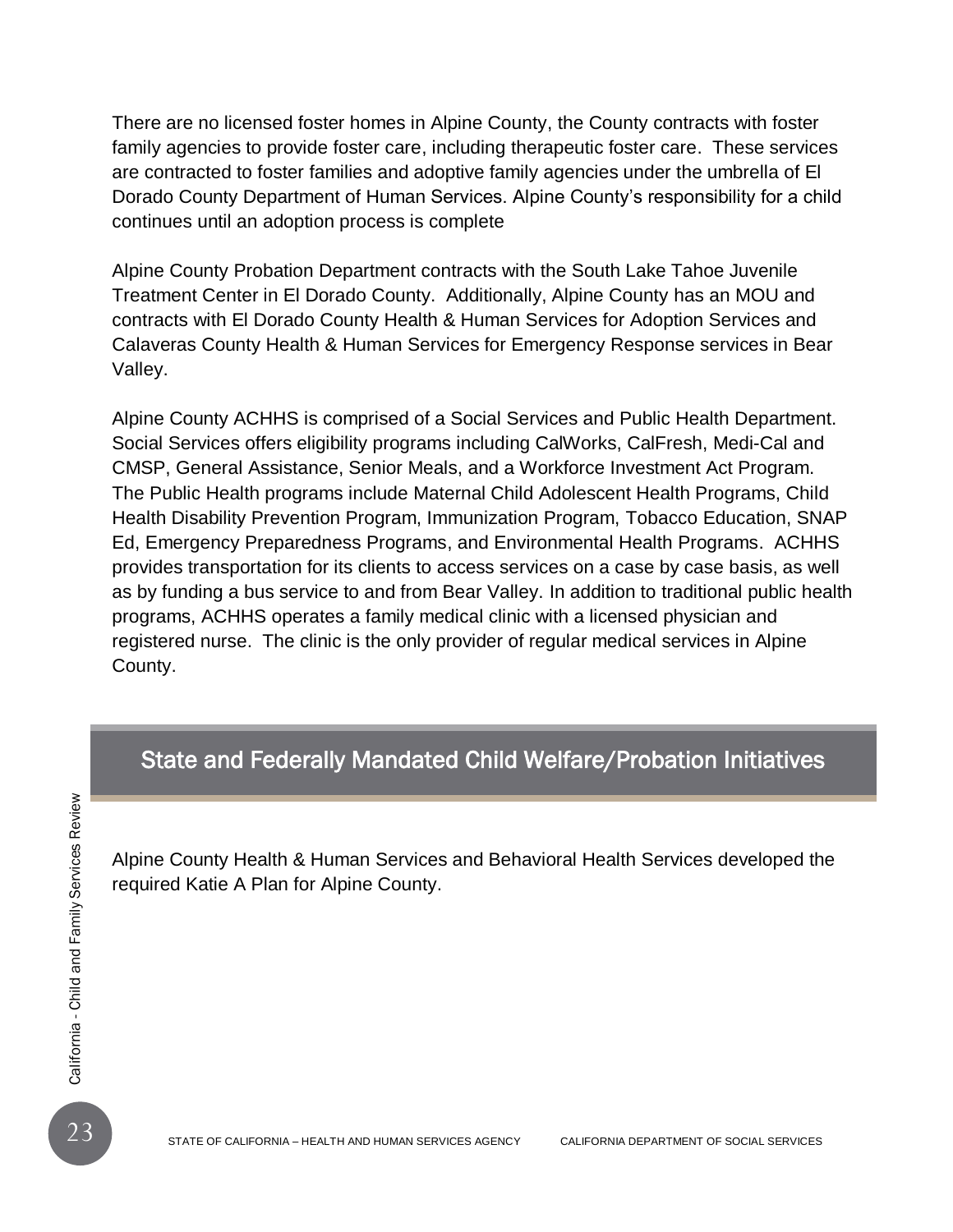### Board of Supervisors (BOS) Designated Commission, Board of Bodies

#### THE BOS-DESIGNATED PUBLIC AGENCY

Alpine County Health & Human Services is the designated child welfare agency for Alpine County.

#### CHILD ABUSE PREVENTION COUNCIL (CAPC)

The Child Abuse Prevention Council is an independent entity operating under the umbrella of the Alpine County Department of Health & Human Services. At the May 4, 2010 Board of Supervisors meeting, the Health and Human Services department was designated as the administering agency for the oversight of the Child Abuse Prevention Council and to administer agreements with service providers, oversee disbursement of child abuse prevention funds and provide required reports to the California Department of Social Services.

The purpose of the Child Abuse Prevention Council is to focus on prevention of child abuse by providing a forum for interagency cooperation and coordination. This type of interagency cooperation is very important in such geographically isolated communities that exist in Alpine County. Council members are appointed by the Board of Supervisors, and the CAPC is an independent organization within the County government.

As indicated in earlier sections of this report, the CAPC has undergone reorganization over the past two years and is emerging stronger in terms of its membership, clarity of purpose and mission, and plans for the future. On August 7, 2013, the CAPC underwent, with support and in collaboration with ACHSS, an in-depth strategic planning session utilizing CSA data. The resulting Strategic Action Plan established specific priorities to guide its child abuse prevention work for the next three years. CAPC priorities include: furthering the working relationship among the Washoe Tribe, CAPC, and child welfare service partners; addressing the absence of recreation and child care programs; and increasing awareness and outreach regarding the issue of child abuse and neglect and prevention opportunities.

CAPC has co-sponsored with support from Alpine HHS/CWS several important prevention trainings over the past two years including: "Bridges Out of Poverty", "Strengthening Families and Protective Factors", "Father Engagement", and an annual Mandated Reporter Training. In addition, CAPC has recently embarked on the development of a county-wide child abuse prevention awareness campaign which will involve as much of the Washoe Tribal Community as possible. CAPC is active in the Sacramento-Sierra CAPC Regional Coalition which helps it build local prevention and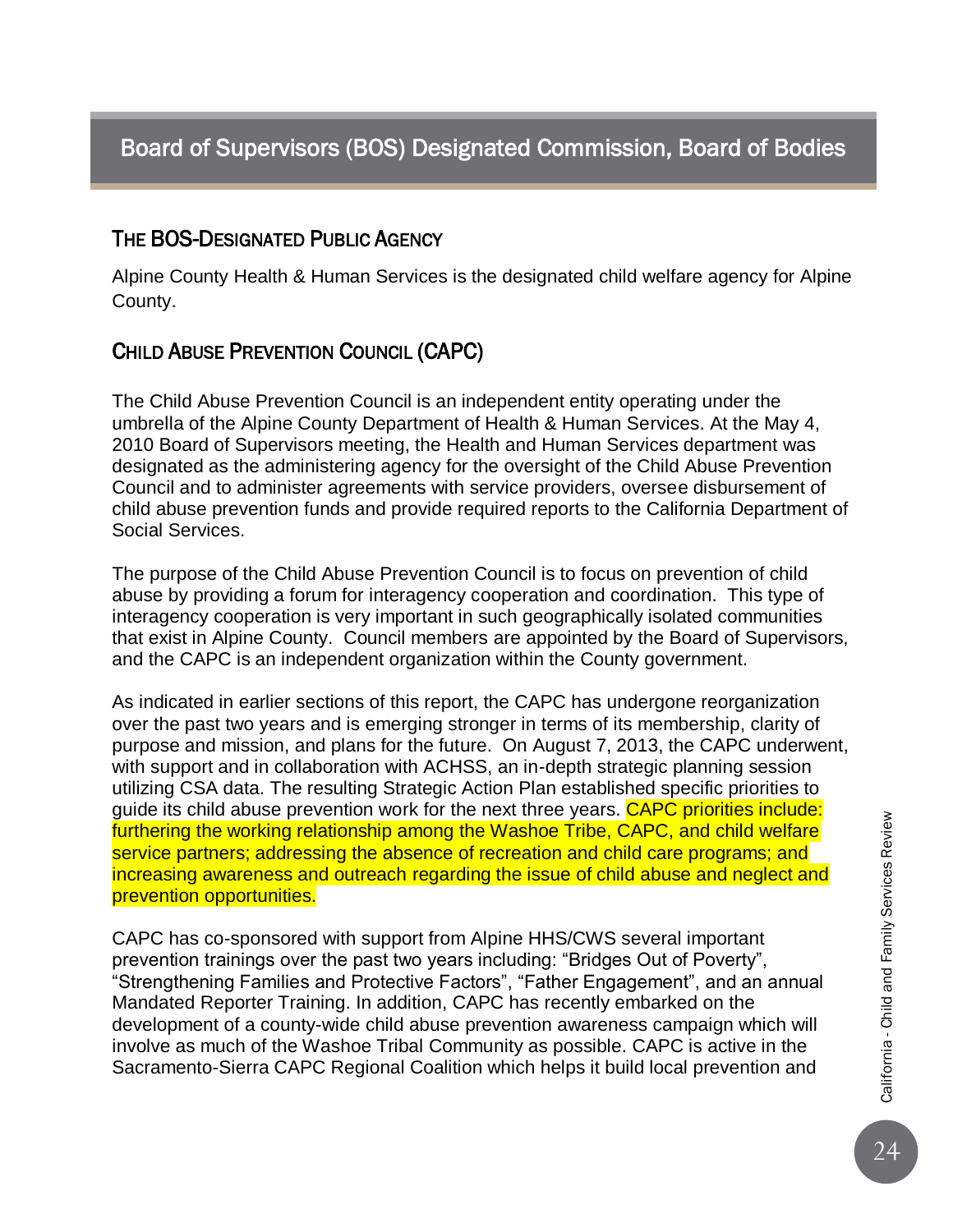early intervention capacity and take advantage of special training it would otherwise not be able to easily access.

The CAPC serves as HHS/CWS's eyes and ears in the community, providing input throughout the CSA and SIP development and implementation phases. It acts as the County's Children's Trust Fund Commission and PSSF Collaborative, making recommendations to Alpine HHS/CWS regarding how state child abuse prevention and early intervention funds can be used most effectively in Alpine County.

#### COUNTY CHILDREN'S TRUST FUND COMMISSION, BOARD OR COUNCIL

The Child Abuse Prevention Council acts as the Children's Trust Fund Commission and its PSSF Collaborative. ACHHS implemented the Family Development Matrix project, funded by the Office of Child Abuse Prevention and provided free of charge in partnership with California State University Monterrey Bay. The Family Development Matrix program is utilized to collect all data required for OCAP. ACHHS is in the process of completing the annual mandatory OCAP report and after the report is approved, ACHSS will complete an annual report and present it at an Alpine County Board of Supervisors meeting. The report will also be published on the Alpine County website.

### Systemic Factors

### MANAGEMENT INFORMATION SYSTEMS

ACHHS regularly collects and reviews data on its child abuse cases. All child abuse referrals including date received, allegation, disposition, and risk assessment score are reviewed monthly by the Multi-Disciplinary Team. Additionally, the data is submitted via the CWS/CMS system. Due to the small amount of data entered into CWS/CMS Alpine County does not find the system a useful tool to analyze child abuse data.

### CASE REVIEW SYSTEM

THE CALIFORNIA – HEALTH AND HUMAN SERVICES AGENCY<br>
25 STATE OF CALIFORNIA – HEALTH AND HUMAN SERVICES AGENCY CALIFORNIA DEPITED AND TO THE CALIFORNIA SURVICES AGENCY CASE REVIEW SYSTEM<br>
As discussed several times in this r As discussed several times in this report, ACHHS utilizes an MDT process, with written protocol and collaboration and confidentiality agreements to review every case and to monitor every case through every disposition decision phase. The MDT meets by regular monthly schedule and on an ad hoc basis as the need arises. The MDT was created in early 2013 in response to 2010 CSA findings. While it continues to evolve, the MDT has already begun to enhance CWS oversight of child abuse and neglect cases. Improved outcomes are anticipated as its efforts continue over time.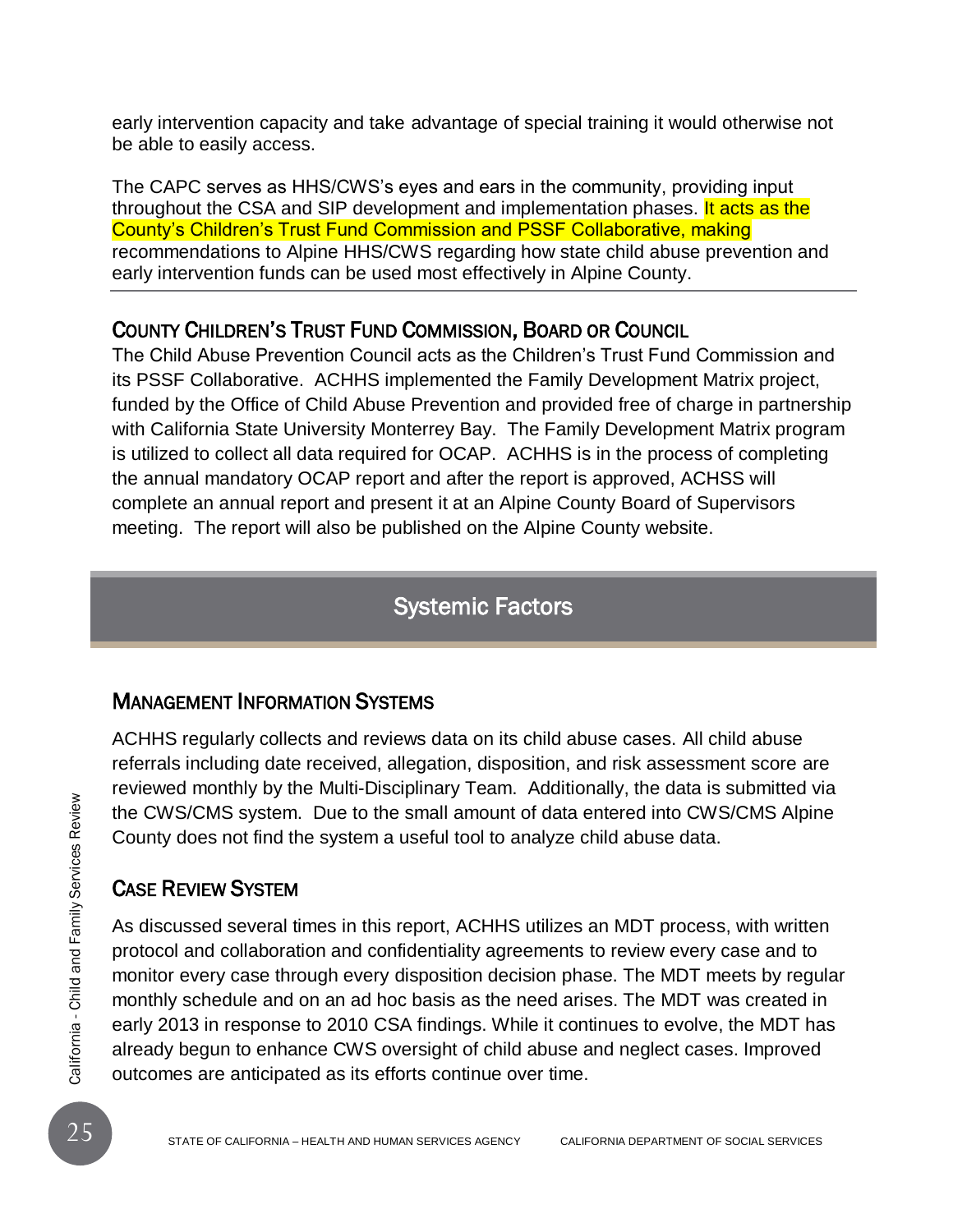### FOSTER AND ADOPTIVE PARENT LICENSING, RECRUITMENT AND RETENTION

At this time there are no approved foster homes in Alpine County. There are several Washoe Tribe approved foster homes licensed by Washoe Tribal Social Services. All training, support and supervision of Washoe Tribally-licensed foster homes are provided by Washoe Tribal Social Services. Washoe Tribal Social Services is encouraged to attend all DHHS's child abuse prevention and intervention trainings (as listed under the CAPC description above) on a regular basis.

### STAFF, CAREGIVER AND SERVICE PROVIDER TRAINING

ACHHS provides and funds numerous in-county opportunities for staff and provider training. Both the CWS and APS social worker have attended numerous in-county trainings over the past three years as listed in the CAPC section above. In addition, the social workers are provided on-going information about and financially supported to attend professional trainings. Both Social Workers have attended Core I and II trainings and additional trainings through UC Davis. The CWS MDT established over this past year has been, and will continue to be, a good source of professional training information and peer cross-training during case deliberations, and a means of assessing the on-going training needs of Alpine's two social workers.

ACHHS has funded and coordinated, with outreach from the CAPC, a variety of training opportunities for providers and CWS staff in addition to the annual Mandated Reporter training. In the past year, this has included "Bridges Out of Poverty" training and community follow-up, Strategies-sponsored Protective Factors and Family Strengthening training on September 12, 2013, and Sac-Sierra CAPC Regional Coalition training by Strategies on Father Involvement and Engagement last January. The follow-up Level Three Father Engagement for clinicians and program facilitators to implement evidencebased Father Support Groups locally was attended by a team from Alpine County on October 29, 2013.

### NATIONAL RESOURCE CENTER TRAINING AND TECHNICAL ASSISTANCE

Alpine County is a regularly participating member of the Sacramento-Sierra CAPC Regional Coalition through which it receives on-going technical assistance from peers and the Coalition's coordinator on issues and programs related to child abuse and neglect prevention and early intervention. Through the Coalition, Alpine County and its partners also have ready access to and benefits from resources and training from the National Resource Center. The Washoe Tribe is currently receiving Technical Assistance from the National Resource Center for Tribes to conduct a community readiness assessment. The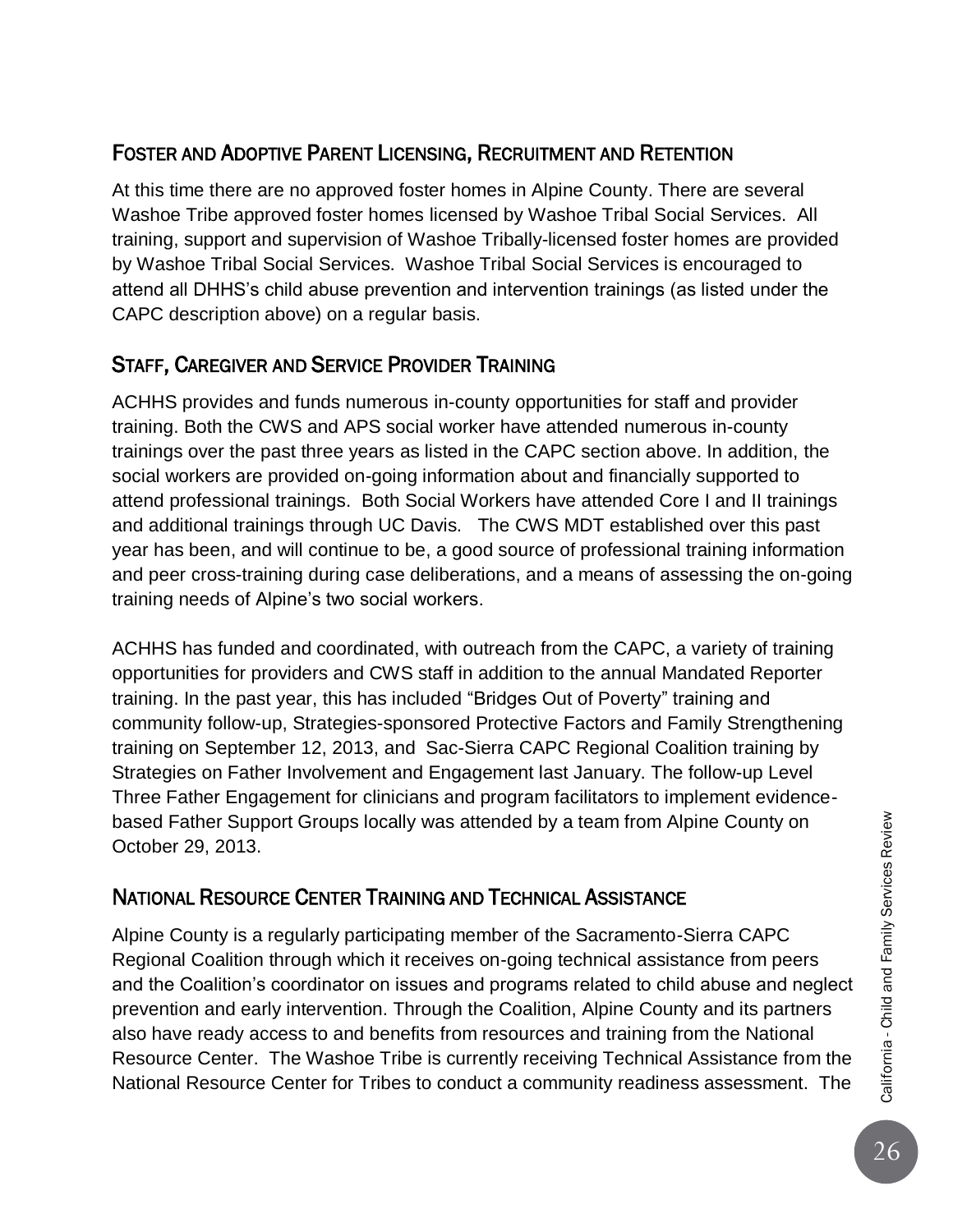assessment is to be conducted in the Hung-A-Lel-Ti community in Alpine County in the next month.

#### AGENCY COLLABORATION

One of Alpine County's major strengths, a benefit of its small population size, is effective collaboration among its CWS partners. Detailed examples of Alpine's collaboration in action are provided throughout this report. Among the most important are: the creation of the CWS Multi-disciplinary Team, institutionalized through written agreement, which convenes once a month at minimum to review and monitor each child abuse and neglect report and case disposition; completion of the CAPC Strategic Plan, which is linked to the 2013 CSA assessment data and will help inform SIP priorities and prevention and early intervention efforts for the foreseeable future; the MOU under development between Alpine HHS CWS and the Washoe Tribe which is intended to provide services to children and families living on Washoe land; and the array of collaborative services described in the next section.

#### SERVICE ARRAY

As explained previously, Alpine County's population size translates into a relatively small array of social services, most of which are provided by a small handful of agencies.

Due to the small population and size of the County, many services are housed together. Alpine County's Social Services, Protective Services, Public Health and Public Health Clinic, and Behavioral Health Departments are all housed in the same building. A strong, mutually beneficial working relationship exists between the departments and their staff. Additionally, the majority of the Social Service agencies (Tahoe Youth & Family Services, Live Violence Free, First 5 Alpine, the Early Learning Center, Choices for Children, and the Alpine County Office of Education) are also housed together, less than 2 miles from the County offices. This helps to create a strong working relationship between them and the County staff. When, and if, service gaps become apparent, all of the community agencies work together to ensure that the needs of the client are met.

THE CALIFORNIA – HEALTH AND HUMAN SERVICES AGENCY<br>
27 STATE OF CALIFORNIA – HEALTH AND HUMAN SERVICES AGENCY<br>
27 STATE OF CALIFORNIA – HEALTH AND HUMAN SERVICES AGENCY<br>
27 STATE OF CALIFORNIA – HEALTH AND HUMAN SERVICES AG *Behavioral Health Services* provides comprehensive individual and family mental health services to Medi-Cal eligible and low income residents, including children in foster care with Washoe Tribal Social Services; outpatient substance abuse treatment; and outreach and engagement services. BHS is able to offer their services at their offices, during home visits, or at the school. Telepsychiatry services are available with a licensed psychiatrist at their main office.

Alpine County Behavioral Health has just completed the 3 year MHSA Innovation Plan to increase services to under-served community groups, increase access to services , and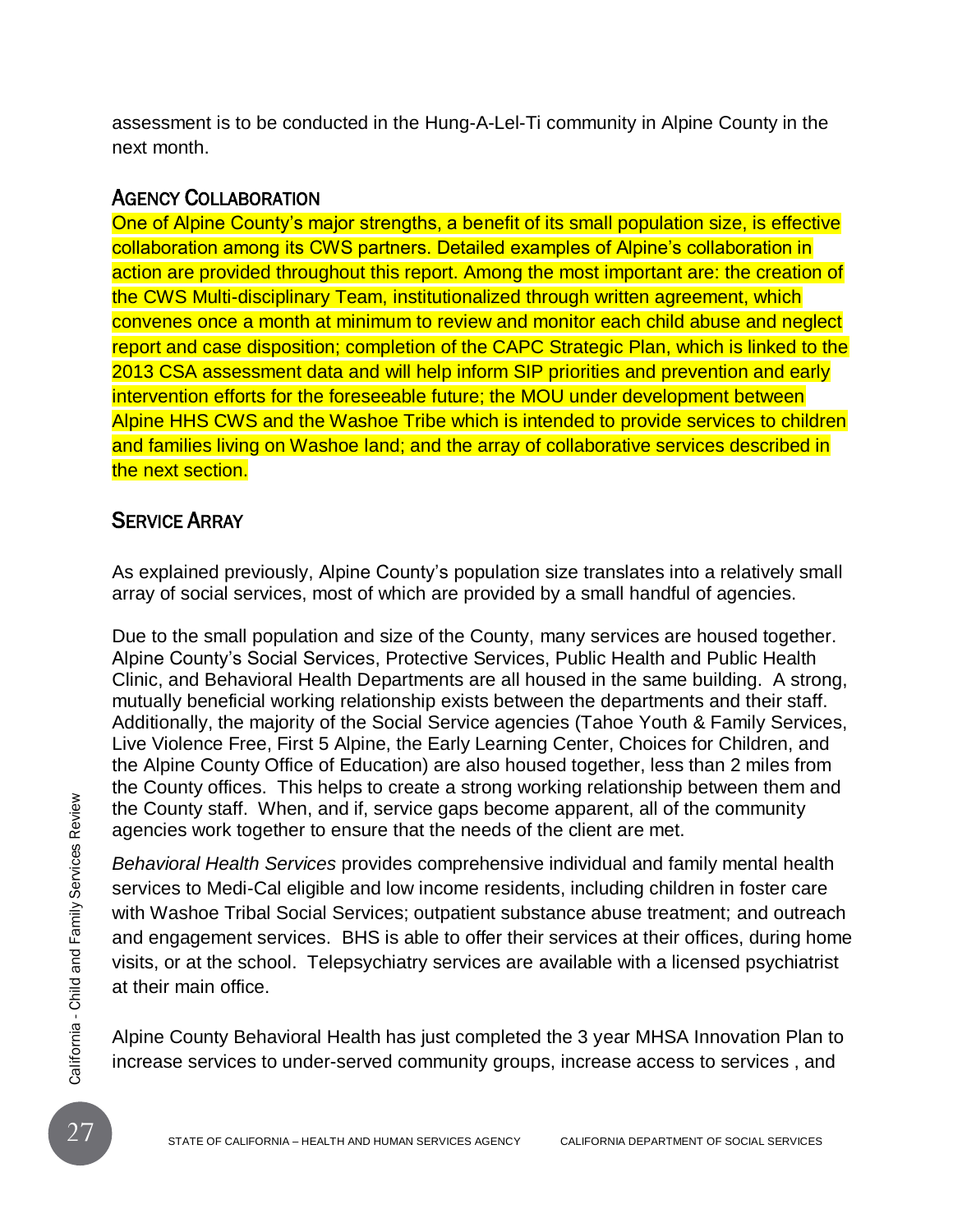to promote inter-agency collaboration through a new program entitled Integrated Family Wellness Center to be located at The Learning Center.

*Tahoe Youth & Family Services* provides mental health services to children and adults; outpatient substance abuse treatment; a mentoring program; 24-hour crisis line; teen substance abuse education; and male and female, school-based educational outreach and support groups to reduce relationship violence and other destructive behavior. Supportive services for runaway homeless youth and high risk youth are provided through shelter host homes and a 24 hour crisis line. These youth can also obtain services such as food, clothing, computer use, transportation, and job search assistance at one of their drop-in centers in South Lake Tahoe or Gardnerville.

*Choices for Children* and *First 5 Alpine together* offer parent education workshops and information and referral for child care. Weekly play groups are also available for children ages 0-5; these playgroups promote socialization for the children as well as the adults. They meet with others in the community facing the same challenges and stressors and can assist each other with emotional and intellectual support.

One of the largest challenges faced by parents of young children in Alpine County is the lack of qualified, licensed child care. Since its inception, Choices for Children's [Resource](http://www.choices4children-alpine.org/program_2.aspx)  [& Referral Program](http://www.choices4children-alpine.org/program_2.aspx) has provided a vital link between families and child care providers in our rural community. Services include support in developing, operating and licensing a quality child care facility; identifying and providing training and education to be a knowledgeable parent and child care provider; guidance in choosing a child care provider and finding financial and family resources; and advocating for families and child care providers.

*Live Violence Free (LVF)* provides domestic violence, sexual assault and child abuse prevention, intervention and treatment programs. Live Violence Free has provided ageappropriate child abuse prevention education in local schools for over 20 years; within this educational program children are taught to recognize the warning signs of violence and what to do if they have experienced violence of any kind. Other services include confidential sheltering and transitional housing for victims of domestic violence; long term individual and group counseling; LVF is the lead agency for the Victim Response Team; LVF has their own Sexual Assault response Team which is mobilized for cases of child sexual assault and/or molestation.

*Washoe Tribal Community* administers a federally funded Educational Resource Center that provides economic and social service assistance for its members. In addition, it has its own Social Services Department with one social worker who counsels families and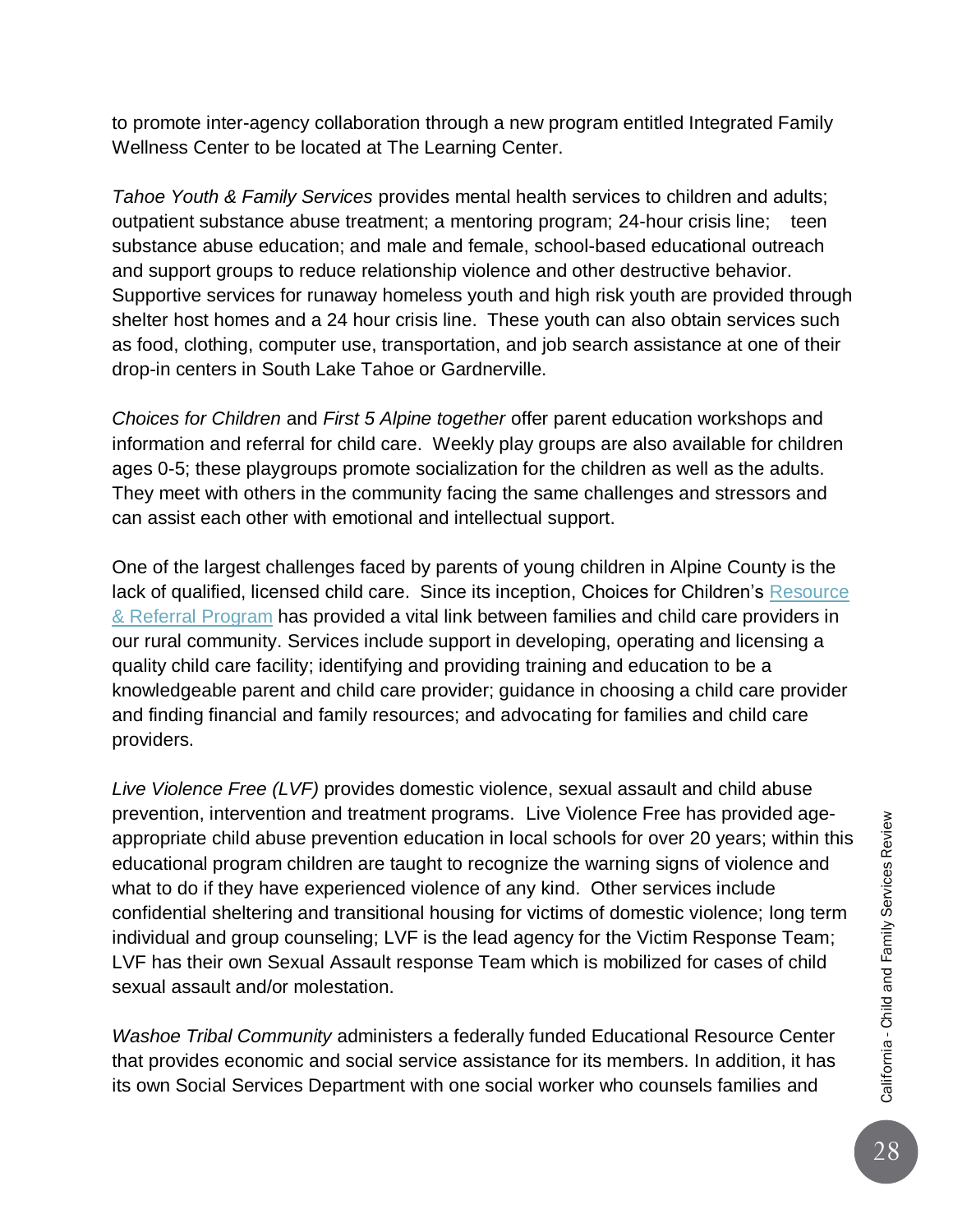children, and Washoe Native American TANF worker housed at the Alpine County BHS office located at the Community Wellness Center who assists families to access Medi-Cal benefits. The Washoe Community also has its own formal Court system, Medical Clinic, Healing Center, and DV program.

#### QUALITY ASSURANCE SYSTEM

ACHHS's quality assurance system and its critical incident review process are accomplished regularly through its MDT, as described elsewhere in this report. ACHHS implemented the OCAP funded Family Development Matrix (FDM) program to collect data and outcomes related to CBCAP/CAPIT funded programs.

The FDM program provides a tool for service providers and their clients to assess the families' current level within the 20 base indicators and the 10 additional indicators specific to Alpine County. The families and their service provider can then focus on areas that may require intervention or education. Since the program was initiated in October, 2012, the County has seen an overall increase of 3.24% in the indicator scores with the greatest increases in School Readiness and Conflict Resolution Skills.

### Critical Incident Review Process

### Peer Review Summary

#### CHILD DEATH REVIEW TEAM

Alpine County has not experienced any child deaths in the past five years. If there were a child death, the ACHHS-based multi-disciplinary team would act as the child death review team. The Sheriff/coroner is a member of the MDT.

Alpine County has not experienced any child deaths in the past five years. If there were child death, the ACHHS-based multi-disciplinary team would act as the child death reverse than. The Sheriff/coroner is a member of t Representatives of the State Department of Social Services – Patricia Harper, Program Consultant, OCAP; and David Brownstein, Evaluation Program Staff designed the peer review process and conducted the Peer Review with assistance from Mono and El Dorado County Child Welfare Services social workers in discussion with the Alpine County CWS social worker. David Brownstein then prepared the following summary of findings.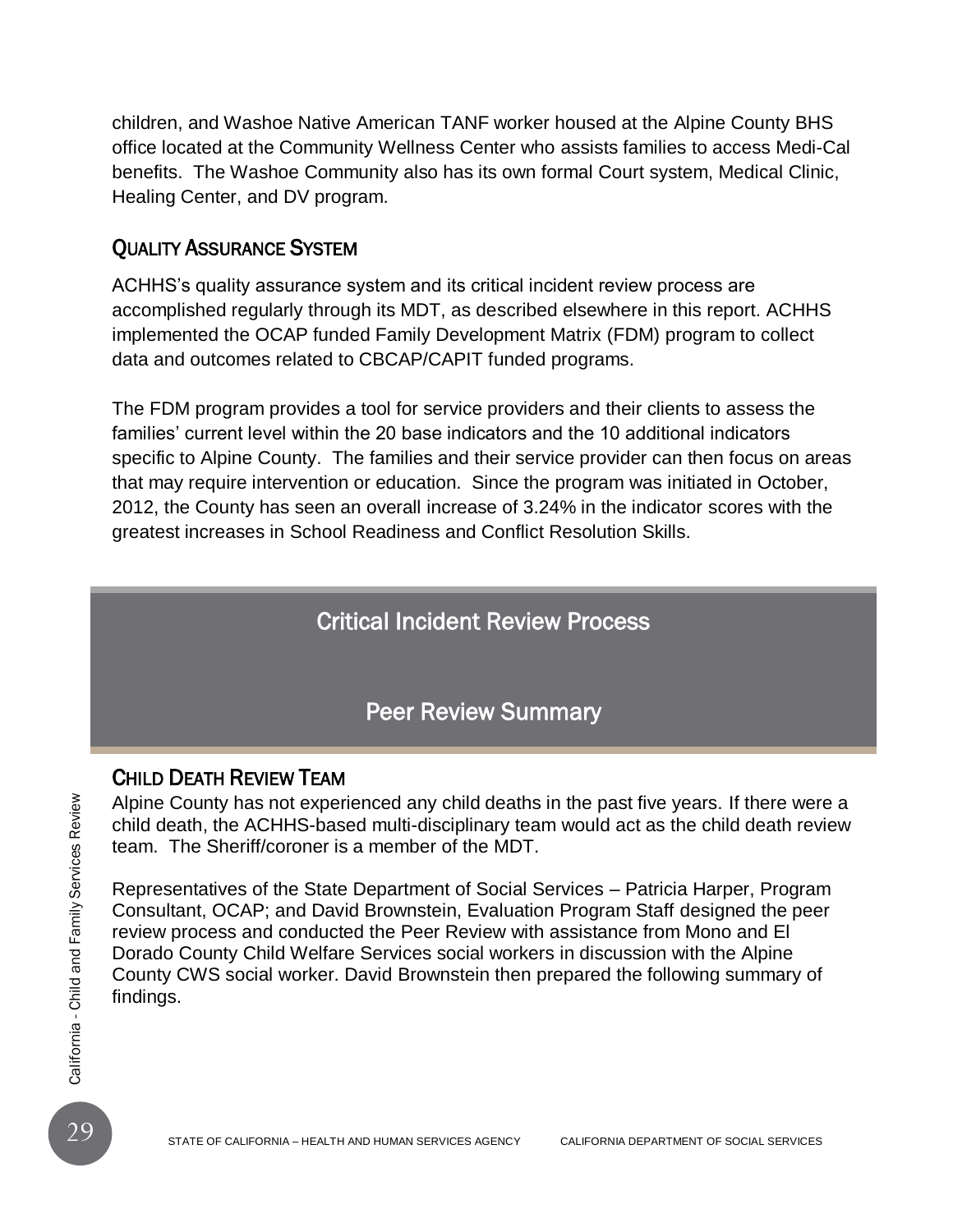### FOCUS AREA – PARTICIPATION RATES AND SAFETY ASSESSMENT

#### *Method*

A three (3) hour question and answer and discussion session among all participants was facilitated by an outside facilitator and DSS, followed by in-depth discussion among DSS and the peer reviewers. The following summary from DSS is based on review of two (2) cases.

#### CDSS SUMMARY OF FINDINGS AND RECOMMENDATIONS

#### *Barriers and Challenges*

- *Lack of county policies and procedures (there is a rough draft of P & Ps completed. Implementation could be challenging.)*
	- o Since the Peer Review in June ACHHS has fully implemented an Alpine County specific Child Welfare Policies & Procedures Manual. In many areas Alpine County policies, such as response time exceed the minimum state requirements
- *Individual providing supervision has no CWS background and is unfamiliar with Division regulations. Small community makes managing confidentiality difficult.*
	- o The Behavioral Health Director is no longer the supervising Social Worker. ACHHS Director supervises the Social Workers and the team decision making model is utilized when making difficult decisions
- *Peers/county employees wear multiple hats in the community that influence understanding and decisions being made that affect services for children and families.*
- *County Counsel was not consulted on either case. Counsel was consulted on the case which resulted in a voluntary placement. Hard to determine if this was due to lack of relationship between CWS and the Court or a training issue for social worker for not collaborating and not seeing collaboration as useful.* 
	- o During the period of the review ACHHS contracted with an attorney independent from County Counsel for consultations involving Child Welfare cases, since the review Alpine County has retained a new County Counsel, Cota Cole Ltd., and they employ a CWS specific attorney who is available for consultation and will represent Alpine County in all court proceedings.
- *Families are isolated, especially during the winter months.*
- *Very limited mental health and substance abuse services in the County.*
- *Heavy reliance on and need for dependable transportation.*
- *Inconsistent use/incomplete safety and risk tools.*

#### *Training Needs*

- Placement and family finding
- Safety Risk Assessment when and how to use the tool to guide case planning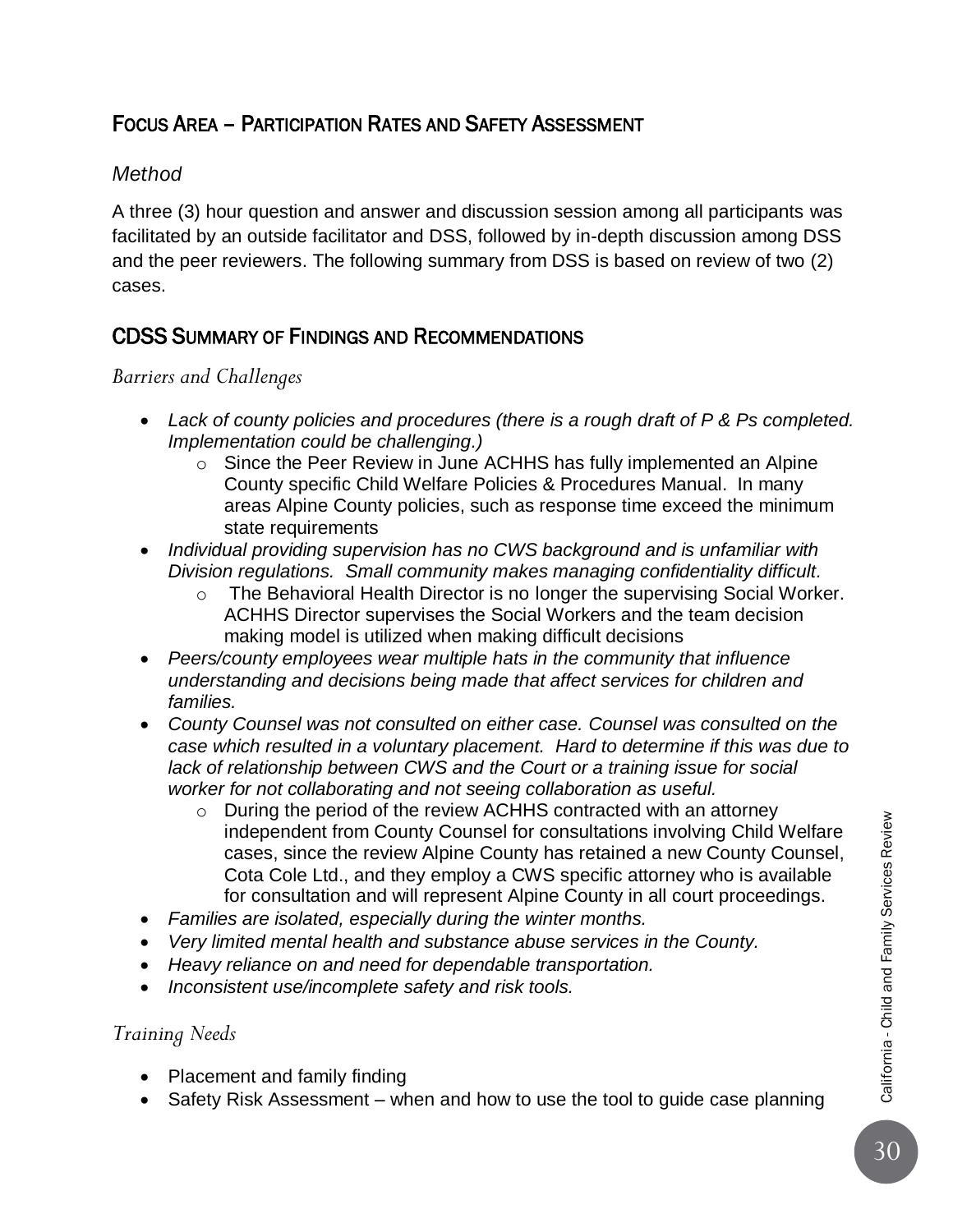- Review of Division 31 regulations completed 9/6/13
- Review of court process/filing a petition completed 9/6/13
- Concurrent planning completed 9/6/13
- Child assessment
- Review of CWS/CMS
- Review of mandated reporting for county employees and community provided 8/2012 to all County employees and scheduled for 11/2013
- Case documentation that will stand up in court
- Thorough CWS investigation that includes how to use prior family history and referrals in current investigation

#### *Identify Systematic/Policy Changes*

- Background check done for all adults living in the home during investigation; and a phased CLETS was done on all adults at intake and throughout the case.
- All children in the home will be assessed, not just the child identified on referral.
- Are there county policies that address social worker having continued contact or assisting clients, giving them ride or bus passes for example, once a referral or open court case closes?
	- o Implemented 9/6/13.
- No supervisor with CWS/CMS and case planning experience.
- Incomplete case file, missing mandated documents (e.g., no signed voluntary agreement by birth parent); no formal case file review process.
- Incomplete/inappropriate case notes written by social worker. Many notes written that cite laws to justify his decision for either acting or not acting on certain matters.

#### *Identify Resource Issues*

- Technical and clinical supervision for social worker.
- No licensed foster homes for emergency and ongoing placements.
- No foster parent training or ongoing support outside of case-carrying social worker.

#### *Peer Promising Practices*

- Close working relationship with Behavioral Health agency and Public Health department.
- Social worker's small case load allows more time to be spent with children and families.
- <sup>31</sup> STATE OF CALIFORNIA HEALTH AND HUMAN SERVICES AGENCY CALIFORNIA DEPARTMENT OF SOCIAL SERVICES California Child and Family Services Review Social worker has ability to respond quickly to all referrals; there is no need for a "10 day" referral
	- Every attempt is made to keep children in their homes with parents.
	- Social worker is skillful in engaging families and establishing good working relationships with them.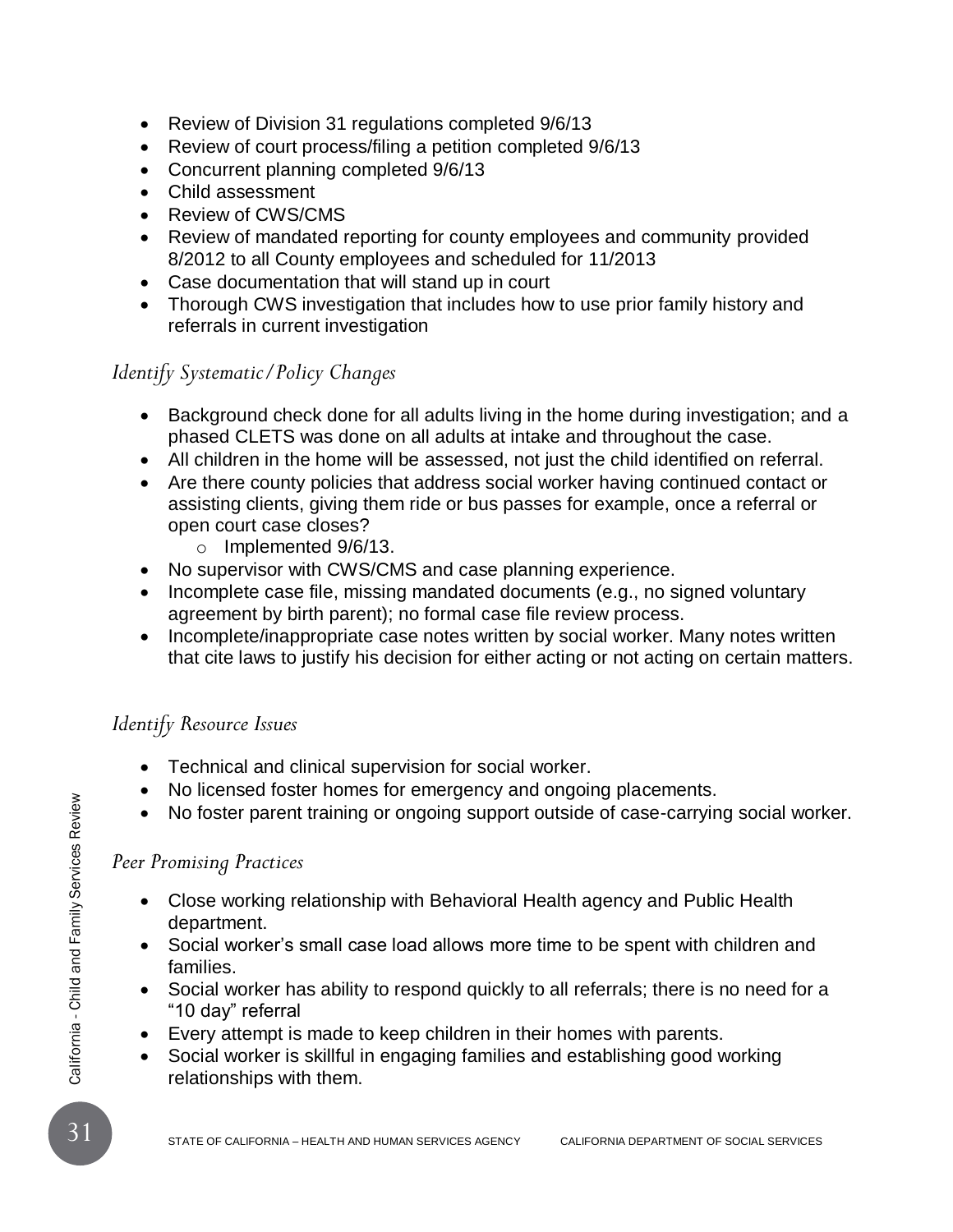# State-Administered CWS/CMS System Case Review

The two cases reviewed by CDSS are addressed in the Peer Review summary above.

### Outcome Data Measures

As mentioned earlier in this report, Alpine is the smallest county in the state with a population of approximately less than 1000 people. Its small population, with a commensurately small number of child abuse reports and cases (approximately 40 per year) make it virtually impossible for Alpine County to identify meaningful demographic trends or demonstrate changes in outcomes measures over a time period of less than 5- 10 years. In addition, Alpine's small size means that many of the services needed by its population– e.g., foster care, adoption, health care, family maintenance – are not applicable except as accessed outside the county. [For data on maltreatment rates and referrals, please refer to that sub-section within the Aggregate Findings Section.]

#### S1.1 NO RECURRENCE OF MALTREATMENT

These data and analysis are presented on page 16 of this report under the child maltreatment heading. There has been no recurrence of maltreatment during the period of review January 1, 2010 – December 31, 2012.

#### S2.1 NO MALTREATMENT IN FOSTER CARE

Not applicable. Alpine County has no in-county foster care or adoption services.

#### C1.1 REUNIFICATION WITHIN 12 MONTHS (EXIT COHORT)

Not applicable. There are and have been for over three years no open, non-voluntary cases in Alpine county.

#### C1.2 MEDIAN TIME OF REUNIFICATION (EXIT COHORT)

Not applicable

#### C1.3 REUNIFICATION WITHIN 12 MONTHS (ENTRY COHORT)

Not applicable

#### C1.4 REENTRY FOLLOWING REUNIFICATION

Not applicable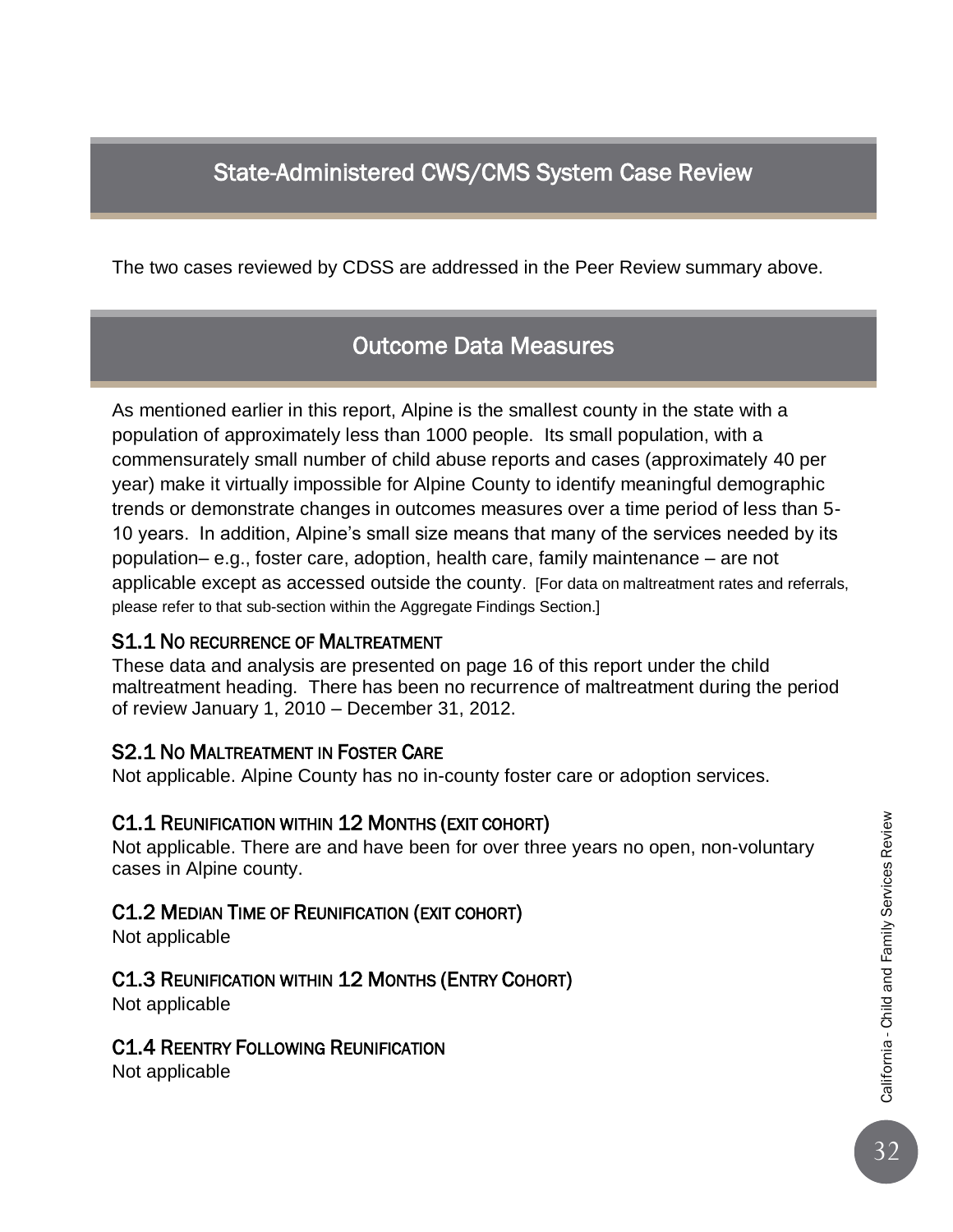#### C2.1 ADOPTION WITHIN 24 MONTHS (EXIT COHORT)

Not applicable

### C2.2 MEDIAN TIME TO ADOPTION (EXIT COHORT)

Not applicable

# C2.3 ADOPTION WITHIN 12 MONTHS (17 MONTHS IN CARE)

Not applicable

# C2.4 LEGALLY FREE WITHIN 6 MONTHS (17 MONTHS IN CARE)

Not applicable

### C2.5 ADOPTION WITHIN 12 MONTHS (LEGALLY FREE)

Not applicable

# C3.1 EXIT TO PERMANENCY (24 MONTHS IN CARE)

Not applicable

# C3.2 EXITS TO PERMANENCY (LEGALLY FREE AT EXIT)

Not applicable

# C3.3 IN CARE 3 YEARS OR LONGER (EMANCIPATION/AGE 18)

Not applicable

# C4.1 PLACEMENT STABILITY (8 DAYS TO 12 MONTHS IN CARE)

Not applicable

# C4.2 PLACEMENT STABILITY (12 MONTHS TO 24 MONTHS IN CARE)

Not applicable

# C4.3PLACEMENT STABILITY (AT LEAST 24 MONTHS IN CARE)

Not applicable

# 2B PERCENT OF CHILD ABUSE/NEGLECT REFERRALS WITH A TIMELY RESPONSE

33<br> **33** STATE OF CHILD ABUSE/NEGLECT REFERRALS WITH A TIMELY RESPONSE<br>
2D PERCENT OF CHILD ABUSE/NEGLECT REFERRALS WITH A TIMELY RESPONSE<br>
One hundred percent of referrals received a timely response from the period analyz One hundred percent of referrals received a timely response from the period analyzed January 1, 2010- December 31, 2012

# **ANALYSIS**

N/A, one hundred percent of referrals received a timely response

### 2C TIMELY CASEWORKER VISITS WITH CHILDREN

Not Applicable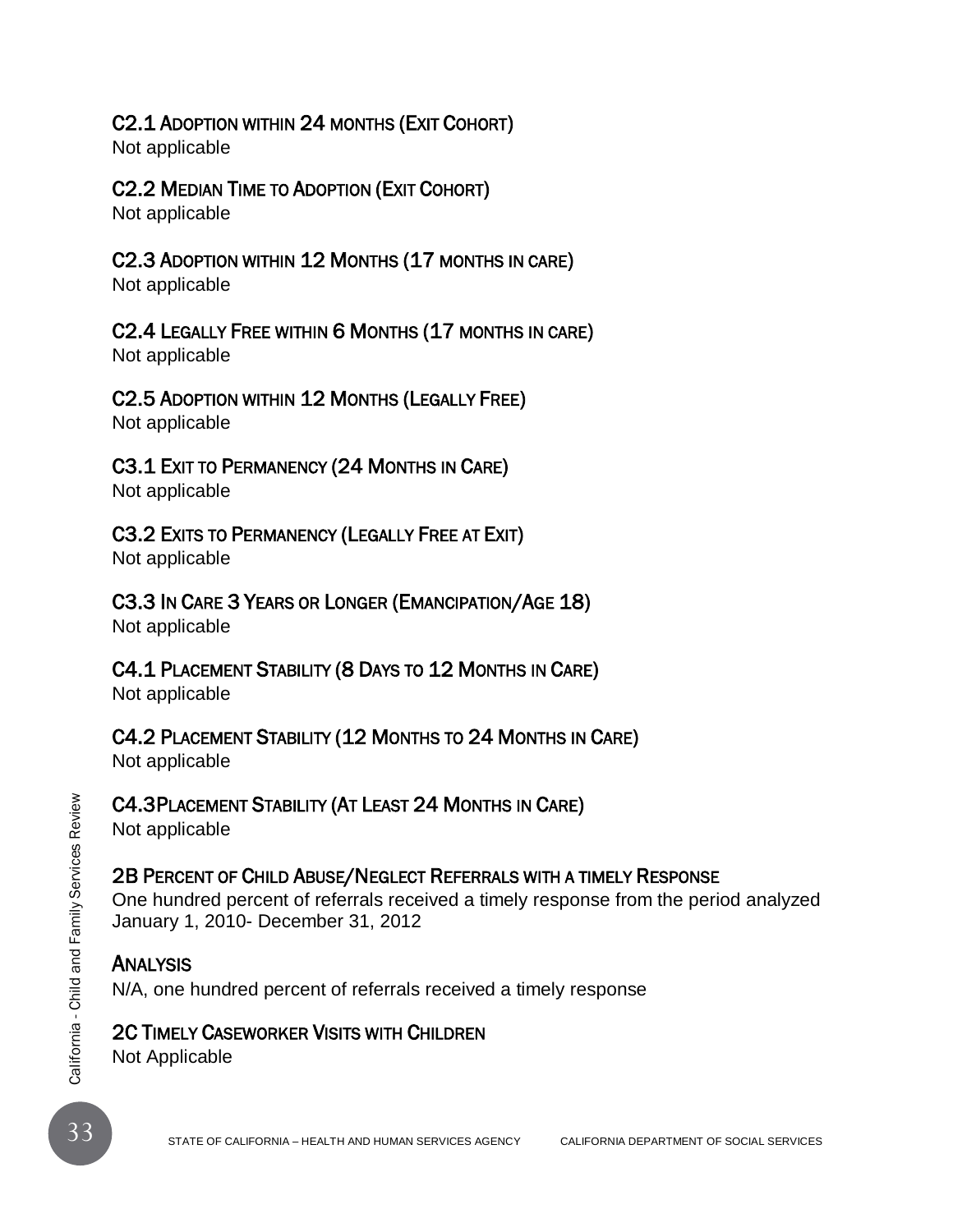#### 4A SIBLINGS PLACED TOGETHER IN FOSTER CARE

Not Applicable

### 4B LEAST RESTRICTIVE PLACEMENT (ENTRIES FIST PLACEMENT)

Not Applicable

#### 4B LEAST RESTRICTIVE PLACEMENT (POINT IN TIME)

Not applicable

#### 4E ICWA & MULTI-ETHNIC PLACEMENT STATUS

Not applicable 5B (1) RATE OF TIMELY HEALTH EXAMS Not applicable

#### 5B (2) RATE OF TIMELY DENTAL EXAMS Not applicable

**6B INDIVIDUALIZED EDUCATION PLAN** Not applicable

#### 8A COMPLETED HIGH SCHOOL OR EQUIVALENCY Not applicable

8A OBTAINED EMPLOYMENT

Not applicable

#### 8A HOUSING ARRANGEMENTS

Not applicable

#### 8A RECEIVED ILP SERVICES

Not applicable

#### 8A PERMANENCY CONNECTION WITH AN ADULT

Not applicable